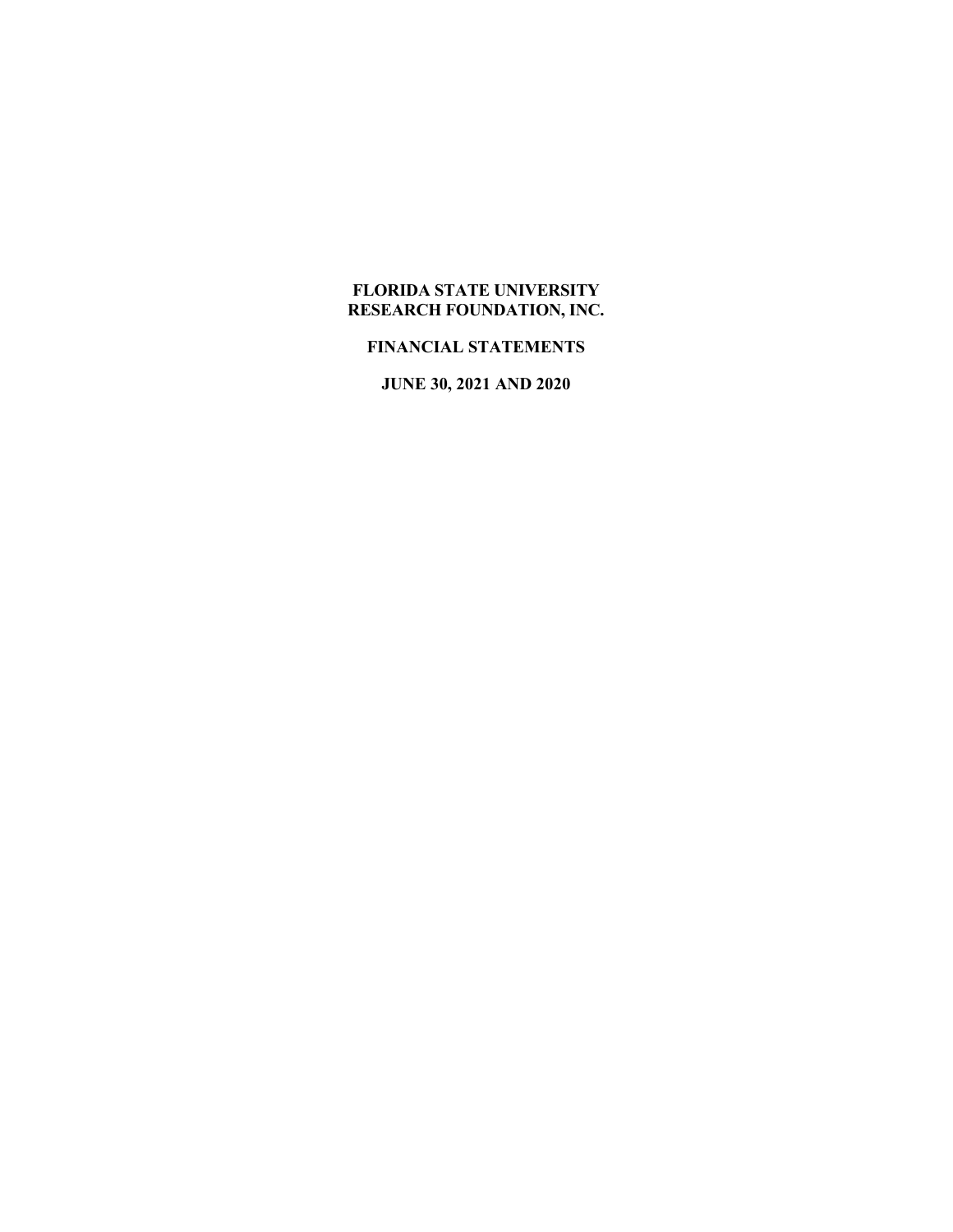## **FLORIDA STATE UNIVERSITY RESEARCH FOUNDATION, INC. TABLE OF CONTENTS JUNE 30, 2021 AND 2020**

|                                                                                                                                    | Page(s)   |
|------------------------------------------------------------------------------------------------------------------------------------|-----------|
| <b>Independent Auditors' Report</b>                                                                                                | $1 - 2$   |
| <b>Management's Discussion and Analysis</b>                                                                                        | $3 - 10$  |
| <b>Financial Statements</b>                                                                                                        |           |
| <b>Statements of Net Position</b>                                                                                                  | 11        |
| Statements of Revenues, Expenses and Changes in Net Position                                                                       | 12        |
| <b>Statements of Cash Flows</b>                                                                                                    | $13 - 14$ |
| Notes to Financial Statements                                                                                                      | $15 - 30$ |
| Independent Auditors' Report on Internal Control Over Financial<br>Reporting and on Compliance and Other Matters Based on an Audit |           |
| of Financial Statements Performed in Accordance with <i>Government</i><br><b>Auditing Standards</b>                                | $31 - 32$ |
|                                                                                                                                    |           |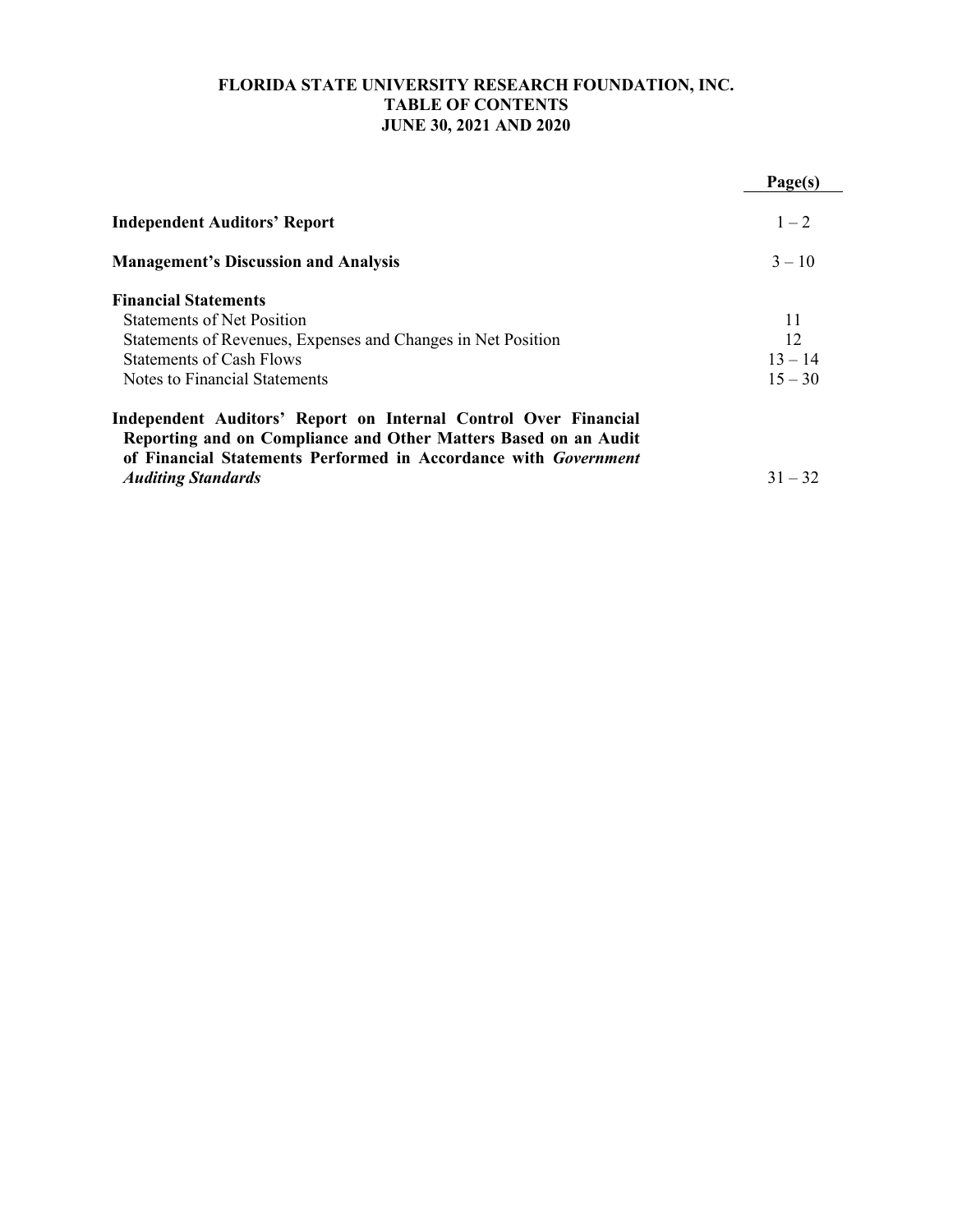

#### **INDEPENDENT AUDITORS' REPORT**

The Board of Directors Florida State University Research Foundation, Inc. Tallahassee, Florida:

#### **Report on the Financial Statements**

We have audited the accompanying financial statements of the Florida State University Research Foundation, Inc. (the Research Foundation), a direct-support organization and component unit of Florida State University, as of and for the years ended June  $30, 2021$  and  $2020$ , and the related notes to the financial statements, which collectively comprise the Research Foundation's basic financial statements as listed in the table of contents.

#### *Management's Responsibility for the Financial Statements*

The Research Foundation's management is responsible for the preparation and fair presentation of these financial statements in accordance with accounting principles generally accepted in the United States of America; this includes the design, implementation, and maintenance of internal control relevant to the preparation and fair presentation of financial statements that are free from material misstatement, whether due to fraud or error.

#### *Auditors' Responsibility*

Our responsibility is to express an opinion on these financial statements based on our audits. We conducted our audits in accordance with auditing standards generally accepted in the United States of America and the standards applicable to financial audits contained in *Government Auditing Standards* issued by the Comptroller General of the United States. Those standards require that we plan and perform the audits to obtain reasonable assurance about whether the financial statements are free from material misstatement.

An audit involves performing procedures to obtain audit evidence about the amounts and disclosures in the financial statements. The procedures selected depend on the auditor's judgment, including the assessment of the risks of material misstatement of the financial statements, whether due to fraud or error. In making those risk assessments, the auditor considers internal control relevant to the entity's preparation and fair presentation of the financial statements in order to design audit procedures that are appropriate in the circumstances, but not for the purpose of expressing an opinion on the effectiveness of the entity's internal control. Accordingly, we express no such opinion. An audit also includes evaluating the appropriateness of accounting policies used and the reasonableness of significant accounting estimates made by management, as well as evaluating the overall presentation of the financial statements.

We believe that the audit evidence we have obtained is sufficient and appropriate to provide a basis for our audit opinion.

- 1 -

121 Executive Circle 133 East Indiana Avenue Daytona Beach, FL 32114-1180 DeLand, FL 32724-4329 Telephone: 386-257-4100 Telephone: 386-738-3300

5931 NW 1st Place Gainesville, FL 32607-2063 Telephone: 352-378-1331

2477 Tim Gamble Place, Suite 200 Tallahassee, FL 32308-4386 Telephone: 850-386-6184

Website: www.jmco.com | Email: info@jmco.com | Member of AGN International with offices in principal cities worldwide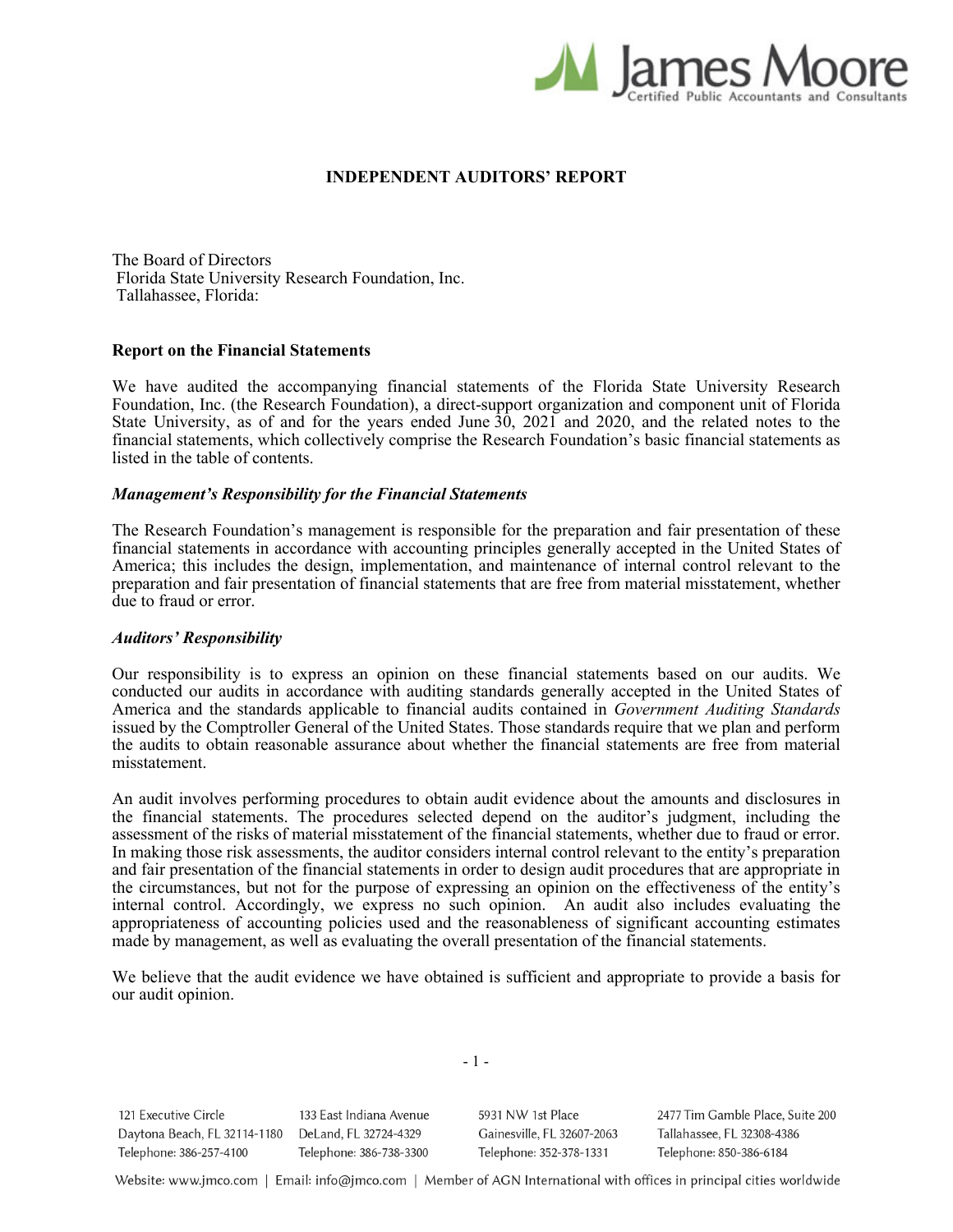#### *Opinion*

In our opinion, the financial statements referred to above present fairly, in all material respects, the financial position of the Florida State University Research Foundation, Inc. as of June 30, 2021 and 2020, and the changes in its financial position and cash flows for the years then ended in accordance with accounting principles generally accepted in the United States of America.

#### *Other Matters*

#### *Required Supplementary Information*

Accounting principles generally accepted in the United States of America require that the Management's Discussion and Analysis as noted in the table of contents be presented to supplement the basic financial statements. Such information, although not a part of the basic financial statements, is required by the Governmental Accounting Standards Board who considers it to be an essential part of financial reporting for placing the basic financial statements in an appropriate operational, economic, or historical context. We have applied certain limited procedures to the required supplementary information in accordance with auditing standards generally accepted in the United States of America, which consisted of inquiries of management about the methods of preparing the information and comparing the information for consistency with management's responses to our inquiries, the basic financial statements, and other knowledge we obtained during our audit of the basic financial statements. We do not express an opinion or provide any assurance on the information because the limited procedures do not provide us with sufficient evidence to express an opinion or provide any assurance.

### **Other Reporting Required by** *Government Auditing Standards*

In accordance with *Government Auditing Standards*, we have also issued our report dated September 23, 2021, on our consideration of the Research Foundation's internal control over financial reporting and on our tests of its compliance with certain provisions of laws, regulations, contracts, and grant agreements and other matters. The purpose of that report is to describe the scope of our testing of internal control over financial reporting and compliance and the results of that testing, and not to provide an opinion on internal control over financial reporting or on compliance. That report is an integral part of an audit performed in accordance with *Government Auditing Standards* in considering the Research Foundation's internal control over financial reporting and compliance.

James Marre : 6., P.L.

Tallahassee, Florida September 23, 2021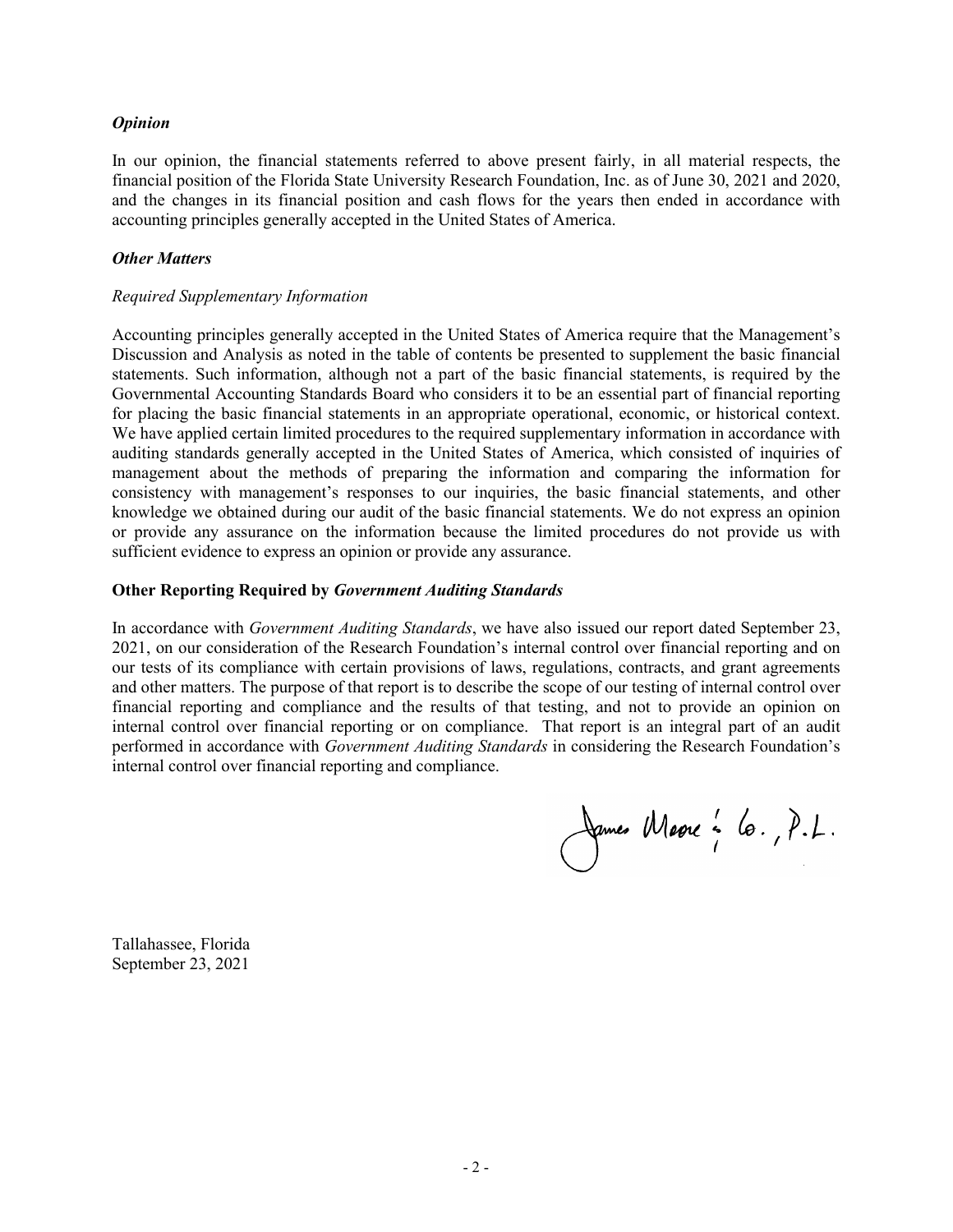## **FLORIDA STATE UNIVERSITY RESEARCH FOUNDATION, INC. MANAGEMENT'S DISCUSSION AND ANALYSIS JUNE 30, 2021 AND 2020**

Florida State University Research Foundation, Inc. (the Research Foundation) is pleased to present its financial statements for fiscal years 2021 and 2020. The intent of this discussion and analysis of financial performance is to provide readers with a comprehensive picture of the Research Foundation's financial condition and results of operations. It should be read in conjunction with the audited financial statements and related footnotes as details provided there are not necessarily repeated in this analysis.

This annual report consists of a series of financial statements. The Statements of Net Position and the Statements of Revenues, Expenses and Changes in Net Position provide information about the activities of the Research Foundation as a whole and present an overall view of the Research Foundation's finances. These statements include all assets and liabilities using the accrual basis of accounting, which is similar to the accounting method used by most private-sector companies. All current year revenues and expenses are considered regardless of when cash was received or disbursed. The primary purpose of the Statements of Cash Flows is to provide information about the cash receipts and disbursements of an entity during a period. This statement aids in the assessment of an organization's ability to generate future net cash flows and meet obligations as they come due. The accompanying footnotes to the financial statements provide further information related to amounts presented on the financial statements. The following discussion is meant to focus on key changes that occurred during the current financial period.

## **FINANCIAL HIGHLIGHTS**

The net position of the Research Foundation increased from \$152.8 million to \$182.1 million at June 30, 2021. The net increase is a result of the earnings from investments and operations. Net position indicates the overall financial strength of the Research Foundation and is equal to assets less liabilities. The net position will provide the resources necessary to continue funding research programs and research facilities, as well as to meet other obligations in the coming years.

Revenues at the Research Foundation consist of licensing and royalty revenues, privately-funded contracts and grants, building rentals, and investment earnings.

- **○ Royalty revenues and licensing fees** decreased from the previous year. Royalties and license fees were approximately \$448,898 in fiscal year 2021 as compared to \$559,177 in fiscal year 2020. The decrease of approximately \$110,000 is related to financial impact on several companies holding licenses with the Research Foundation over the past fiscal year.
- **○ Contract and grant revenues** decreased from the prior year. Contract and grant revenues were \$8.4 million in 2021 as compared to \$11.6 million in 2020. This decrease in contract and grant revenue is attributed to the decrease of contract and grant research activity during fiscal year 2021.
- **○ Building rental revenues** were \$3.2 million in both fiscal year 2021 and 2020, with an increase of approximately \$18,000. The small increase is primarily attributable to space being fully rented for most of the fiscal year offset by no rental increases due to the global pandemic.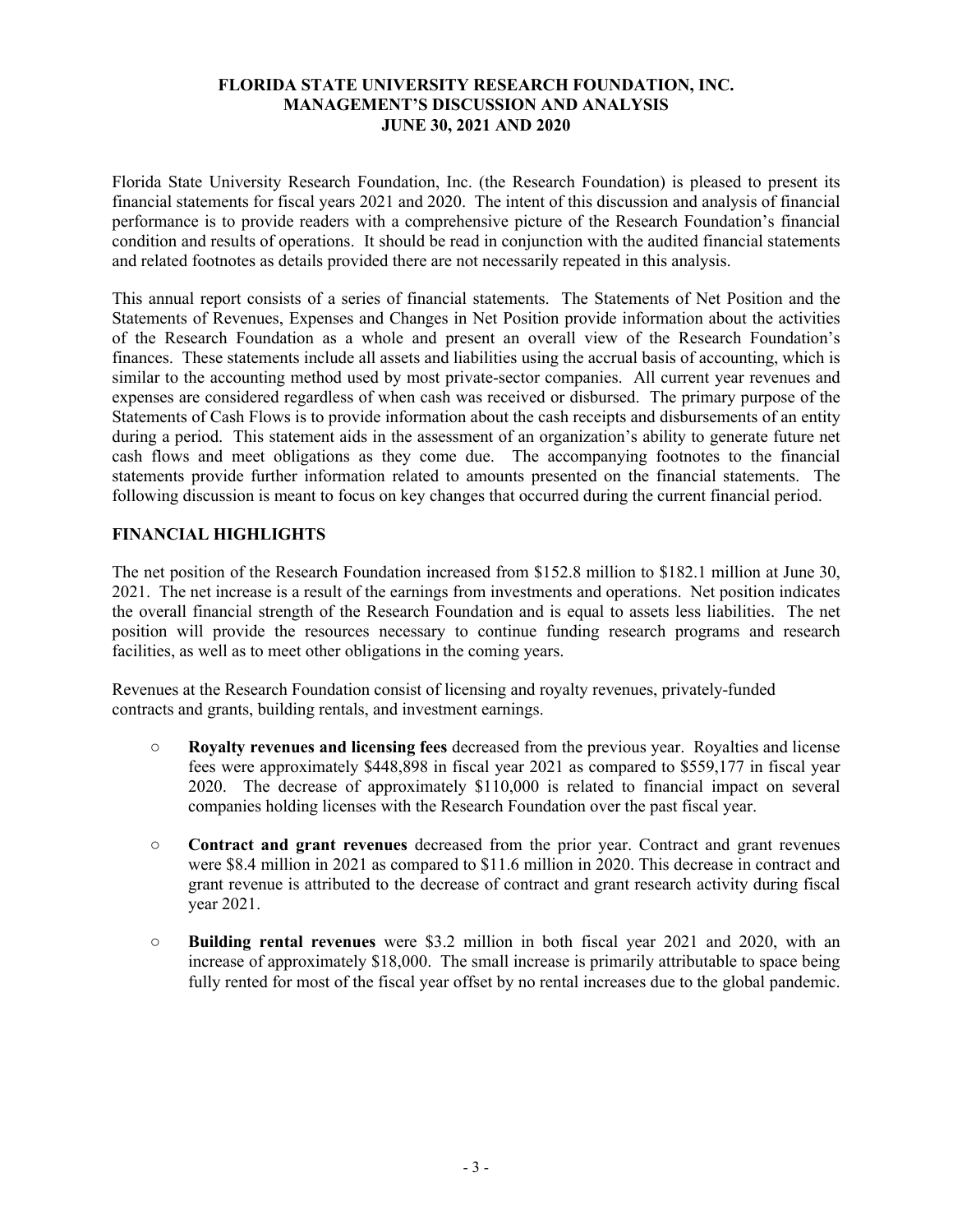# **FLORIDA STATE UNIVERSITY RESEARCH FOUNDATION, INC. MANAGEMENT'S DISCUSSION AND ANALYSIS JUNE 30, 2021 AND 2020**

(Continued)

**○ Investment revenues** consisted of a gain of \$28.9 million during fiscal year 2021 compared to \$5.4 million during fiscal year 2020. During the fiscal year 2021, the Research Foundation realized an investment return of approximately 24.9% as compared to 4.3% the previous fiscal year.

## **RESEARCH FOUNDATION FUNDED PROGRAMS HIGHLIGHTS**

Past royalty revenue and investment earnings provide resources for various internal research programs developed at the University. Spending for these programs is listed as "Research Foundation funded programs" on the Statements of Revenues, Expenses and Changes in Net Position. These programs include:

- **○** *Krafft Professorships* assist the University in recruiting national scholars by providing a \$40,000 annual grant to selected scholars employed by the University in various disciplines. Past recipients include Pulitzer Prize winners in literature and music composition, a four-time Emmy Award winner, and a former chair of the National Endowment for the Arts. Krafft Professors bring new opportunities to students and campus. The grants are funded from investment earnings with up to \$800,000 committed to this program annually. During fiscal year 2021 there were five full Krafft professors, two partial Krafft professor, and two Edgar professors for a total commitment of \$273,000 to the program.
- **○** *Grants for Application Proof of Concept (GAP) Funding Program*  support enhancements of inventions or other original works that have been disclosed to the University. It funds projects that University researchers and other interested parties agree will quickly improve the odds that current research results will lead to public availability of a new product or service. The Research Foundation has funded \$250,000 per year for over fifteen years.

### **OVERVIEW OF THE FINANCIAL STATEMENTS**

### **Statements of Net Position**

The Statements of Net Position present the assets, liabilities, and net position of the Research Foundation as of the end of the fiscal years. From the data presented, readers are able to determine the net position available to continue the operations of the organization. In 2021, there was an increase in total assets of \$28 million.

The current assets increased by \$18.6 million. Cash and cash equivalents were lower at year end as the cash was transferred to current investments as it was not needed for current operating expenses. Current investments increased by approximately \$18.8 million due to allowing earnings to be reinvested during the current year offset by the issuance of additional Note receivables.

Grants receivable increased by \$1 million due to several projects with larger outstanding balances in the current year due to extensions on collection times because of the global economic situation.

Non-current investments increased by \$56,000 during fiscal year 2021 mainly due to the Research Foundation's additional investment in Synth Taxus.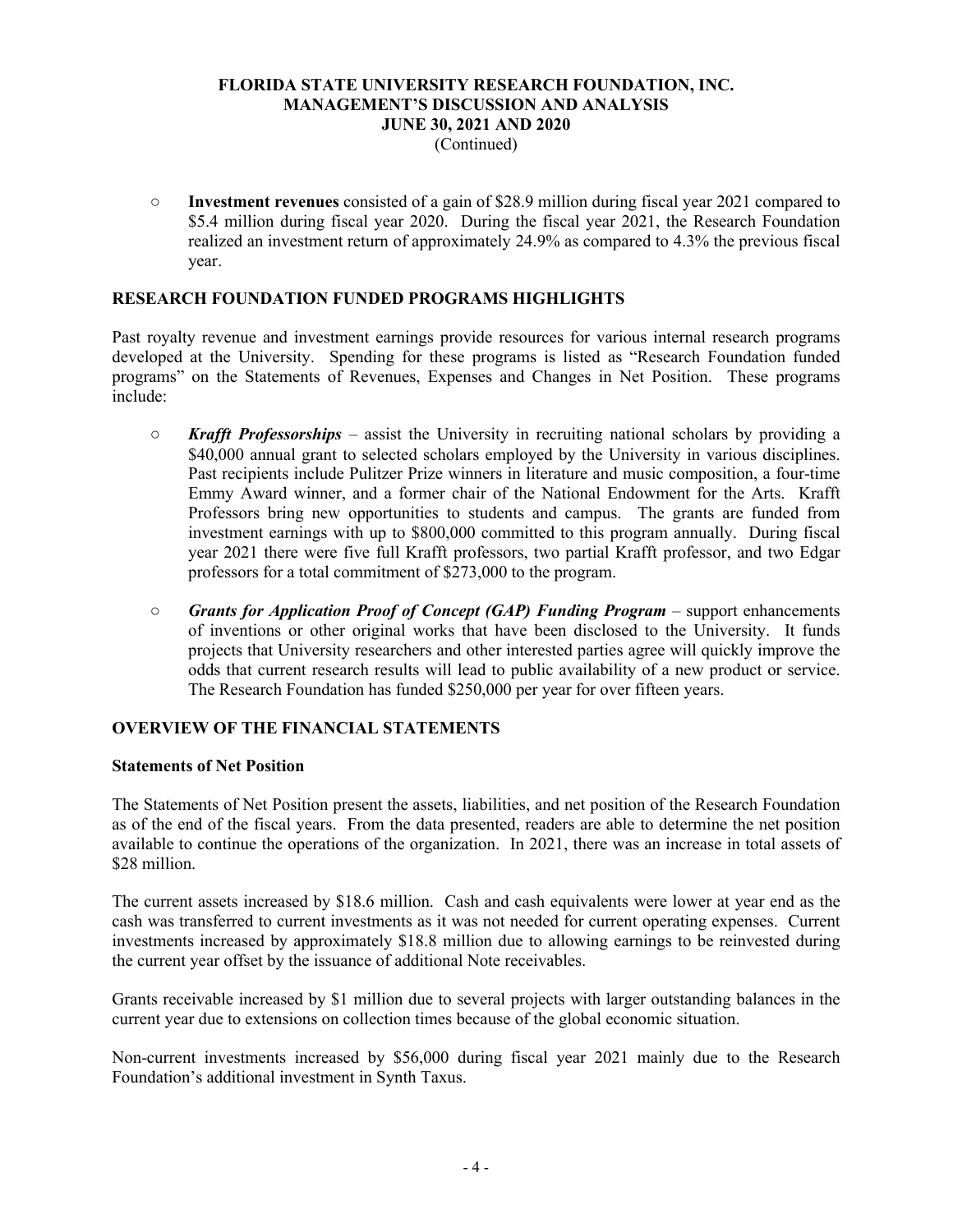#### **FLORIDA STATE UNIVERSITY RESEARCH FOUNDATION, INC. MANAGEMENT'S DISCUSSION AND ANALYSIS JUNE 30, 2021 AND 2020** (Continued)

The non-current portion of Notes receivable increased by approximately \$10 million. The increase is due to the issuance of a new note receivable of \$12 million offset by payments received against the previous outstanding notes balance based on the corresponding payment schedules.

Depreciable capital assets (net) decreased by \$900,000. This was the result of capital additions related to the completion of a Suite in Building A of \$131,000 offset by the annual amortization of \$1.1 million of the various properties under the capital lease agreements. These assets represent the current amortized cost of various Research Foundation leasehold agreements in Innovation Park.

\$0 \$20,000 \$40,000 \$60,000 \$80,000 \$100,000 \$120,000 \$140,000 \$160,000 \$180,000 Other Assets Capital Assets Non-Current Investments Current Investments Cash Asset Components (in thousands)  $\Box 2019$   $\Box 2020$   $\Box 2021$ 

The following chart illustrates the asset components as June 30, 2021, 2020 and 2019:

The royalty allocations payable consists primarily of past royalties not yet spent by departments held on deposit at the Research Foundation plus the current year department allocations. For 2021, this payable increased by \$1.1 million due to the continued departmental spending being less than additions to the departmental funds held by the Research Foundation.

Unearned revenue consists of the unexpended portions of contract and grant revenue receipts that are being administered by the Research Foundation. Revenue per the Statements of Revenues, Expenses and Changes in Net Position is recognized only to the extent expenses are incurred in executing the applicable contracts and grants. Unearned revenue decreased by \$151,000 in 2021 due to the decrease in contract and grant funding received by the Research Foundation but not yet spent during the current fiscal year.

Other payables decreased by \$41,000 primarily due to less outstanding payables at the end of the 2021 fiscal year.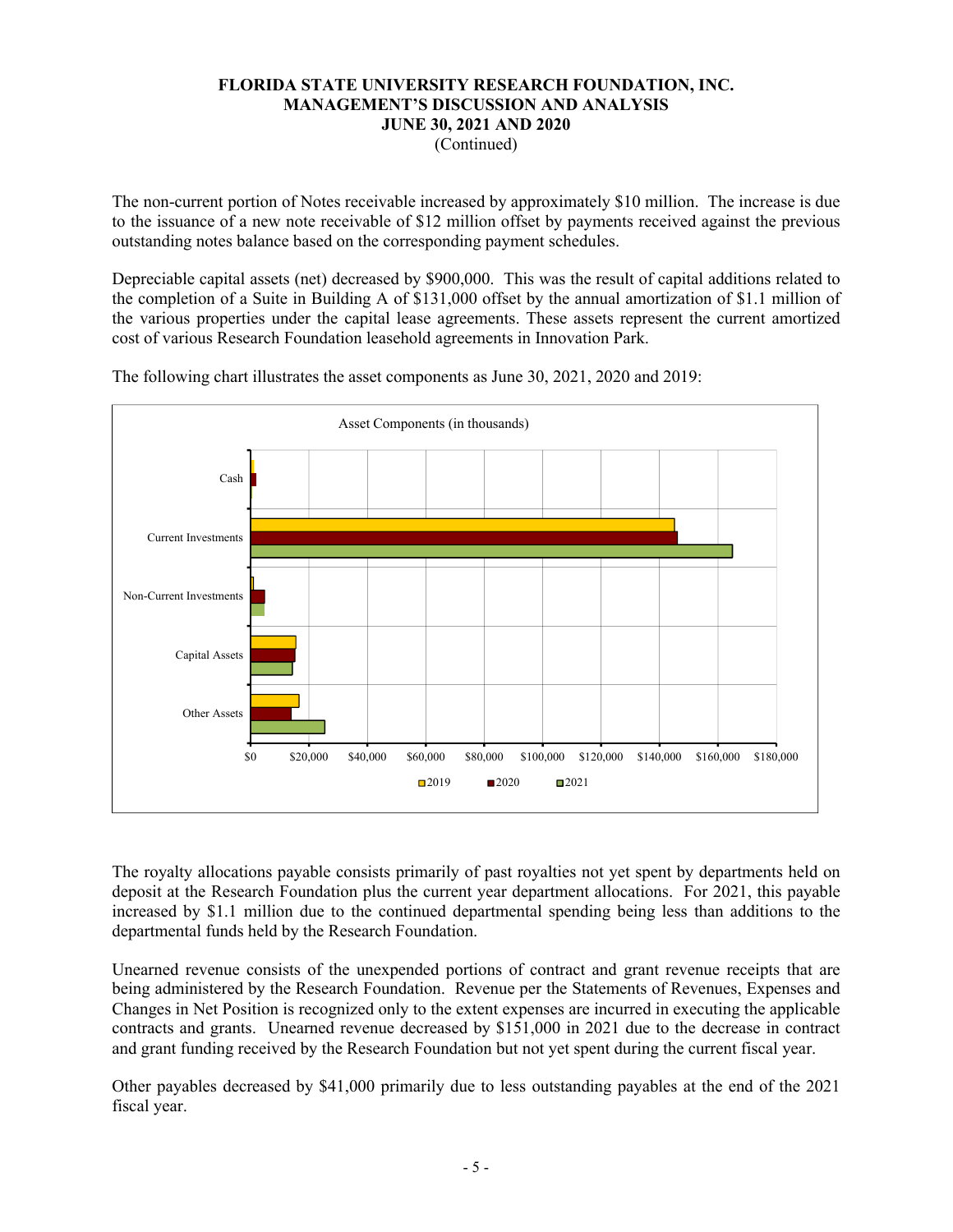### **FLORIDA STATE UNIVERSITY RESEARCH FOUNDATION, INC. MANAGEMENT'S DISCUSSION AND ANALYSIS JUNE 30, 2021 AND 2020** (Continued)

In addition, obligations under capital leases (current and non-current, net) decreased by \$661,000 which is equal to the annual principle payment to the State Board of Administration and the amortization of the bond premium.

The University fund payable decreased by \$1.2 million mainly due to an increase in the frequency salaries are reimbursed to the University during fiscal 2021.

In 2021, total liabilities decreased by \$1.2 million. The decrease is primarily attributable to the decrease in the University fund payable of \$1.2 million as well as the decrease in obligations under capital leases of \$661,000 offset by the increase in royalty allocations of \$1.1 million, both as noted above.



The following chart illustrates the liability components at June 30, 2021, 2020 and 2019:

Computing and presenting the net position (the difference between assets and liabilities) is one way to illustrate the financial health or financial position of the Research Foundation. Over time, increases or decreases in net position are an indicator of whether the overall financial health is improving or deteriorating. The following table summarizes assets, liabilities, and net position as of June 30: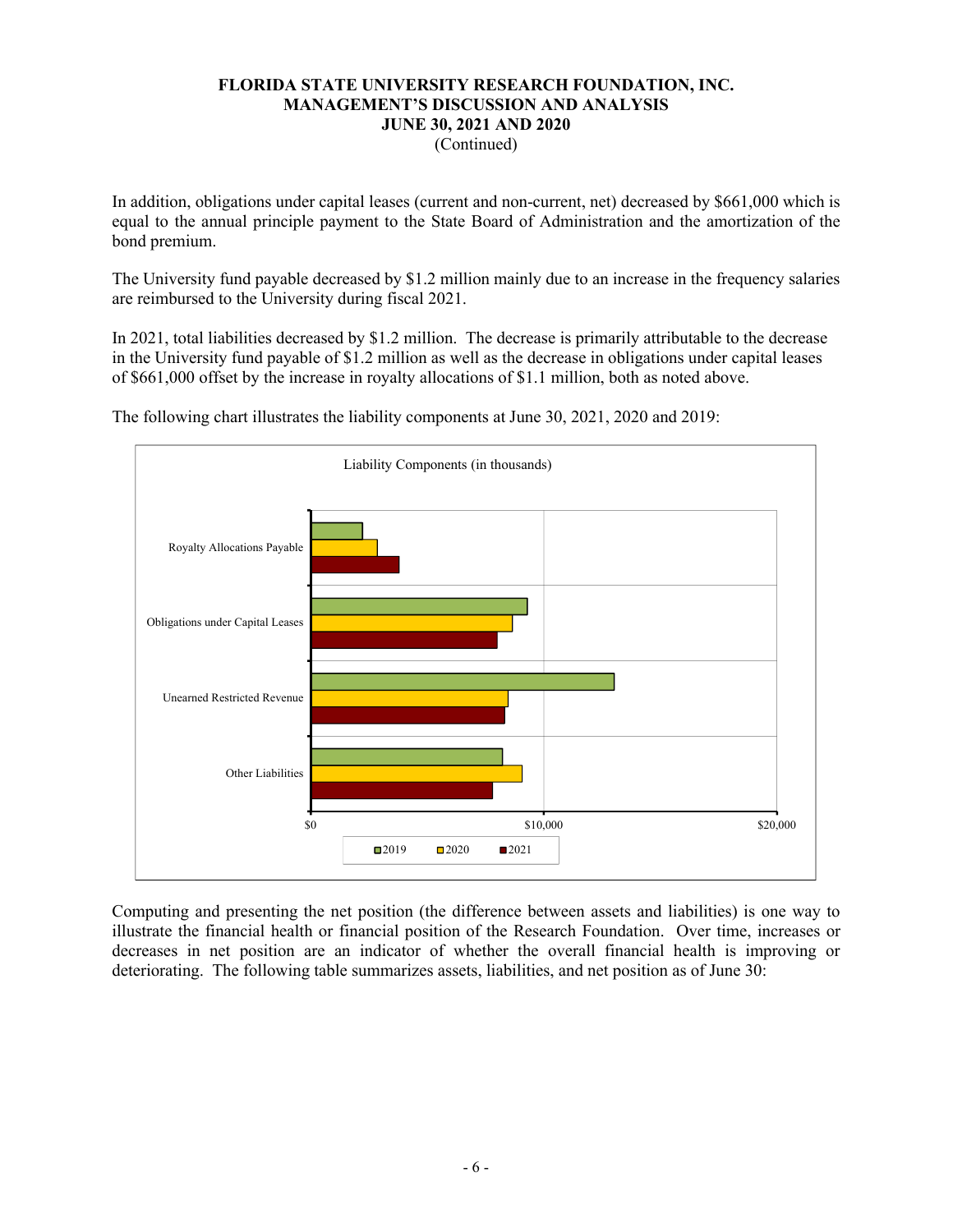## **FLORIDA STATE UNIVERSITY RESEARCH FOUNDATION, INC. MANAGEMENT'S DISCUSSION AND ANALYSIS JUNE 30, 2021 AND 2020**

(Continued)

| <b>Net Position (in millions)</b> |                        | <b>Years Ended June 30,</b> |    |       |    |       |  |
|-----------------------------------|------------------------|-----------------------------|----|-------|----|-------|--|
|                                   | 2020<br>2021           |                             |    |       |    | 2019  |  |
| Current and Other Assets          | S                      | 195.7                       | S  | 166.7 | S  | 163.8 |  |
| Capital Assets and Land           |                        | 14.3                        |    | 15.2  |    | 15.5  |  |
| <b>Total Assets</b>               | <b>S</b>               | 210.0                       | S  | 181.9 | S  | 179.3 |  |
| Debt Outstanding - Capital Assets | \$                     | 8.0                         | \$ | 8.7   | \$ | 9.3   |  |
| Other Liabilities                 |                        | 19.9                        |    | 20.4  |    | 23.5  |  |
| <b>Total Liabilities</b>          | $\mathbf{\mathcal{S}}$ | 27.9                        | \$ | 29.1  |    | 32.8  |  |
| Net Investment in Capital Assets  | \$                     | 6.1                         | \$ | 6.3   | \$ | 6.0   |  |
| Unrestricted                      |                        | 176.0                       |    | 146.5 |    | 140.5 |  |
| <b>Net Position</b>               | \$                     | 182.1                       | S  | 152.8 |    | 146.5 |  |

The Research Foundation's overall financial condition remains healthy with total assets exceeding total liabilities by \$182.1 million and \$152.8 million, respectively.

#### **Capital Assets and Debt Administration**

*Capital Assets:* At June 30, 2021, the Research Foundation had \$30 million in capital assets, less accumulated depreciation of \$15.8 million, for net capital assets of \$14.3 million. Amortization and depreciation expenses totaled \$1,117,964 and \$1,110,103 for the fiscal years ended June 30, 2021 and 2020, respectively.

The following table summarizes the Research Foundation's capital assets, net of accumulated amortization and depreciation, as of June 30:

|                                    | 2021       | 2020         |
|------------------------------------|------------|--------------|
| Land                               | 2,618,820  | 2,618,820    |
| Property under capital leases, net | 11,599,963 | 12,485,049   |
| Construction in progress           |            |              |
| Equipment                          | 39,874     | 54,473       |
| Total capital assets, net          | 14,258,657 | \$15,158,342 |

Additional information about the Research Foundation's capital assets is presented in the notes to the financial statements.

*Debt Administration:* As of June 30, 2021, the Research Foundation had \$7,993,000 in outstanding debt representing a decrease of \$661,000 from the prior fiscal year balance of \$8,654,000. Additional information about the Research Foundation's long-term debt is presented in the notes to the financial statements.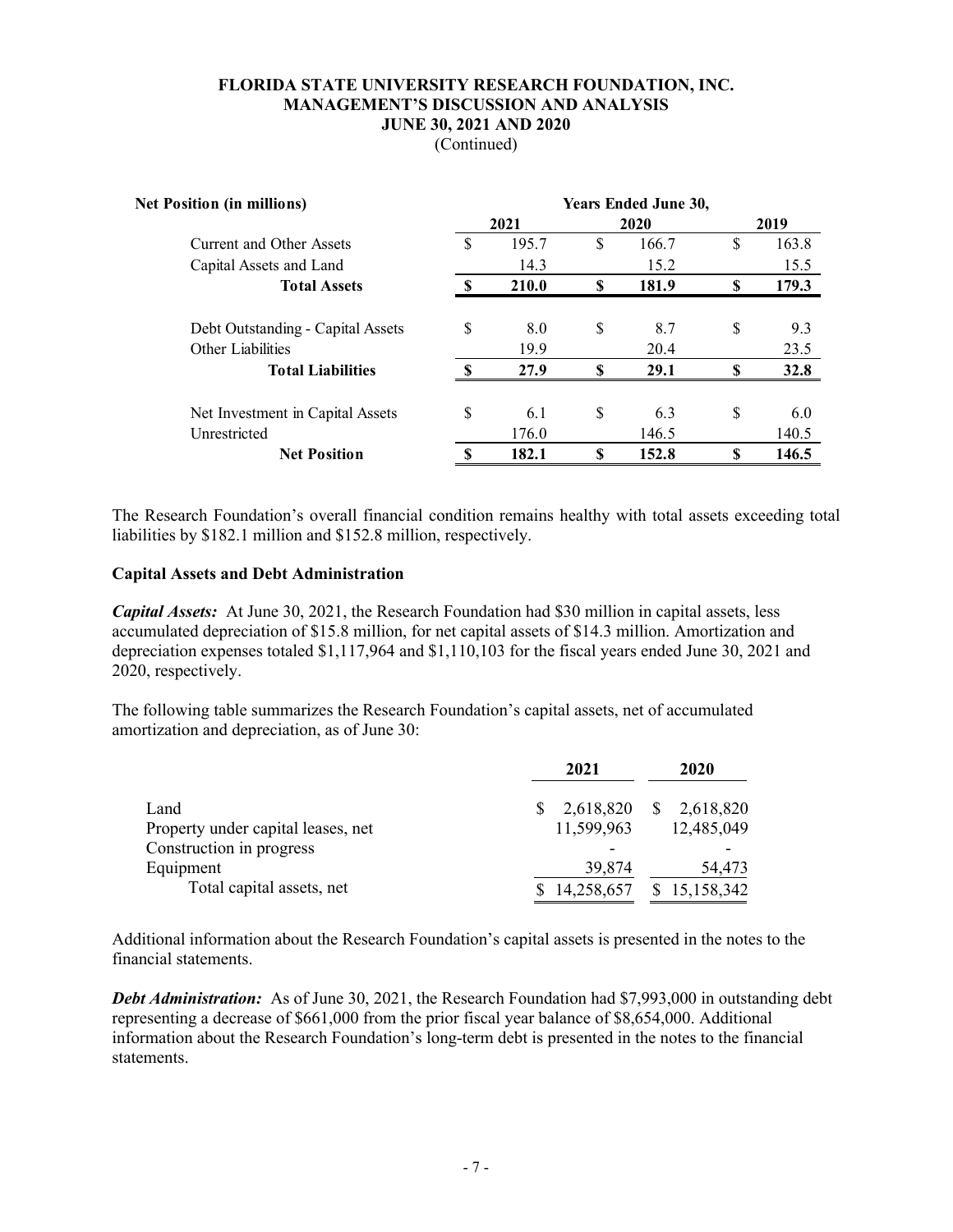### **FLORIDA STATE UNIVERSITY RESEARCH FOUNDATION, INC. MANAGEMENT'S DISCUSSION AND ANALYSIS JUNE 30, 2021 AND 2020** (Continued)

#### **Statements of Revenues, Expenses and Changes in Net Position**

Revenues from licenses and copyrights, contracts and grants, administrative income, rental of research facilities, and investments provide the primary resources used to fund Research Foundation activities. The Research Foundation received \$42.3 million in total revenues during fiscal year 2021 compared to \$22.4 million in fiscal year 2020. The increase in revenues is primarily attributable to an increase of investment earnings of \$23.5 million offset by decreases in total license and grant revenues of \$3.4 million. The largest source of income in fiscal year 2021 resulted from the \$28.9 million in investment earnings. The Research Foundation also recognized \$3.2 million in rental revenue and \$8.4 million from contract and grants revenue during fiscal year 2021. During fiscal year 2020, the largest source of income resulted from contract and grant earnings in the amount of \$11.6 million.

The following charts depict the sources of operating revenues for the periods ending June 30, 2021, 2020 and 2019.



#### **2020 Operating Revenues**

Other operating expenses were \$1.7 million and \$1.2 million in fiscal year 2021 and 2020, respectively.

Contributions to Florida State University increased by \$301,000 from the prior year. The University partially reimburses the Research Foundation for overall patent expenses incurred. Due to increased patent activity and patent expenses, reimbursements by the University to the Research Foundation were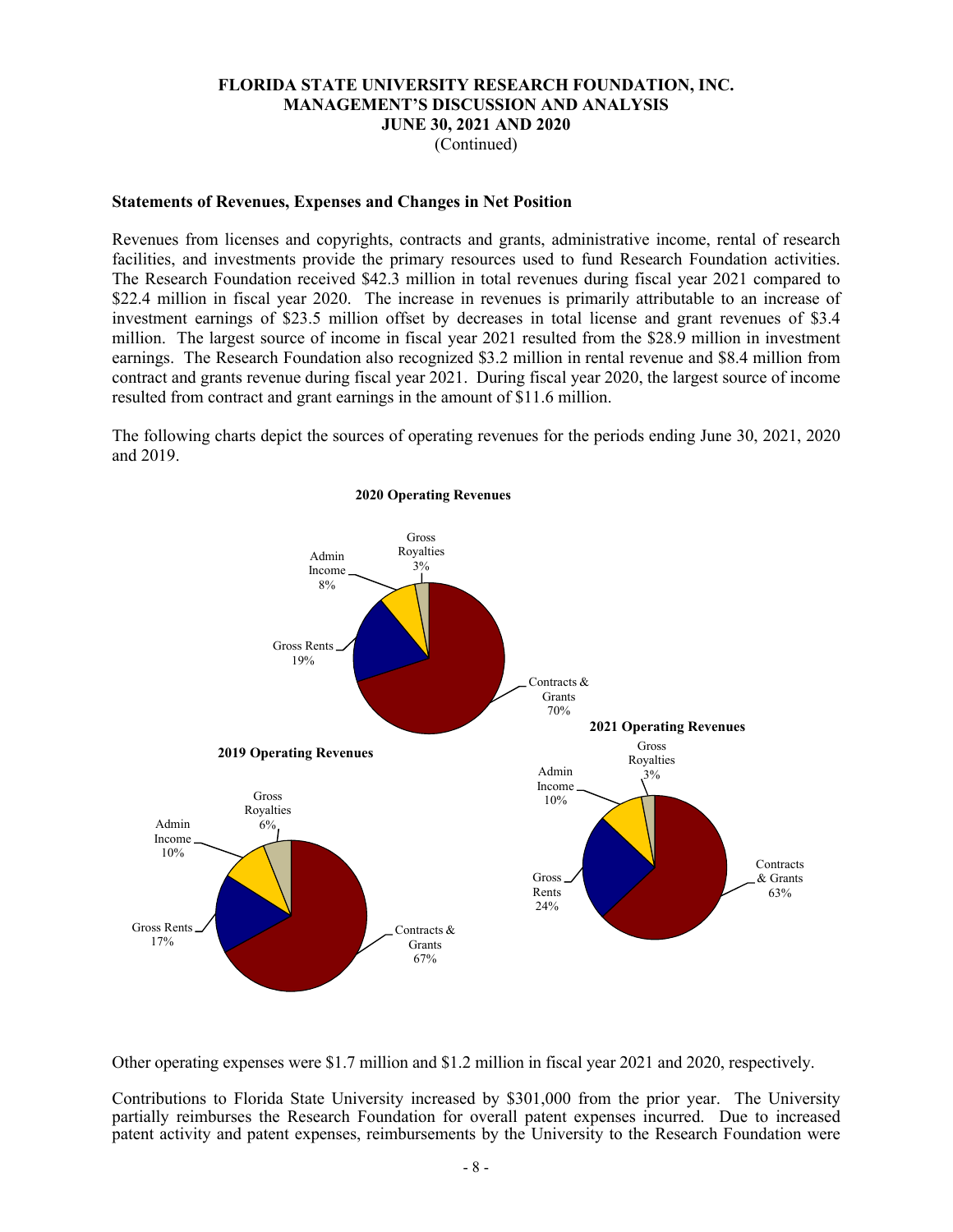## **FLORIDA STATE UNIVERSITY RESEARCH FOUNDATION, INC. MANAGEMENT'S DISCUSSION AND ANALYSIS JUNE 30, 2021 AND 2020**

(Continued)

higher than in the previous year. The \$697,389 reimbursement from the University was less than the \$1,056,000 in contributions made by the Research Foundation.

The following list describes the types of receipts and disbursements made as Contributions (from) to the University in 2021, 2020, and 2019:

|                                                                            | <b>Years Ended June 30,</b> |    |            |      |            |  |
|----------------------------------------------------------------------------|-----------------------------|----|------------|------|------------|--|
|                                                                            | 2021<br>2020                |    |            | 2019 |            |  |
| Contributions toward Office of                                             |                             |    |            |      |            |  |
| Commercialization                                                          | \$<br>36,936                | \$ | 33,519     | \$   | 50,028     |  |
| Residuals available for research<br>spending                               | 47,800                      |    | 102,242    |      | 240,984    |  |
| Contracted services, recruiting, and<br>other                              | 921,295                     |    | 182,051    |      | 159,134    |  |
| Indirect Cost Distributed to<br>Departments                                | 50,000                      |    | 200,000    |      | 250,000    |  |
| Projects established at the Research<br>Foundation, for the benefit of the |                             |    |            |      |            |  |
| University                                                                 |                             |    |            |      |            |  |
| Transfer from the Office of Research to<br>fund University projects at the |                             |    |            |      |            |  |
| <b>Research Foundation</b>                                                 |                             |    |            |      |            |  |
| Contributions from the University                                          | (697,389)                   |    | (460, 189) |      | (827, 447) |  |
|                                                                            | \$<br>358,642               | \$ | 57,623     | \$   | (127, 301) |  |

**Non-operating revenues** were approximately \$23.4 million more in 2021 compared to 2020. This increase was primarily due to increased investment earnings due to more favorable market conditions. The Research Foundation had investment revenues of \$28.9 million in 2021 compared to \$5.4 million in 2020.

#### **Economic Factors and Next Year's Budget**

The Research Foundation finished the 2021 fiscal year with over \$8.4 million awarded across 101 contracts and grants. These external awards to the Research Foundation stem primarily from private companies and foundations and foreign governments. A number of those funders have been impacted by the current global coronavirus pandemic, which correlates with the lag in contract and grant revenue being behind pre- pandemic levels. However, this calendar year, we have seen an opening back up of businesses and society in general thanks to the availability of vaccines.

Between April 2020 and July 2021, faculty and staff of the University community worked remotely in varying capacities due to safety concerns. In some cases, this affected research output. The Research Foundation granted no cost time extensions due to pandemic related delays for those qualifying projects so that work could be completed. Other faculty took that time as an opportunity to write new funding proposals and we expect to reap the benefits in fiscal year 2022. We anticipate this will directly, positively impact contract and grant award numbers and dollars in fiscal year 2022 though the future is still uncertain.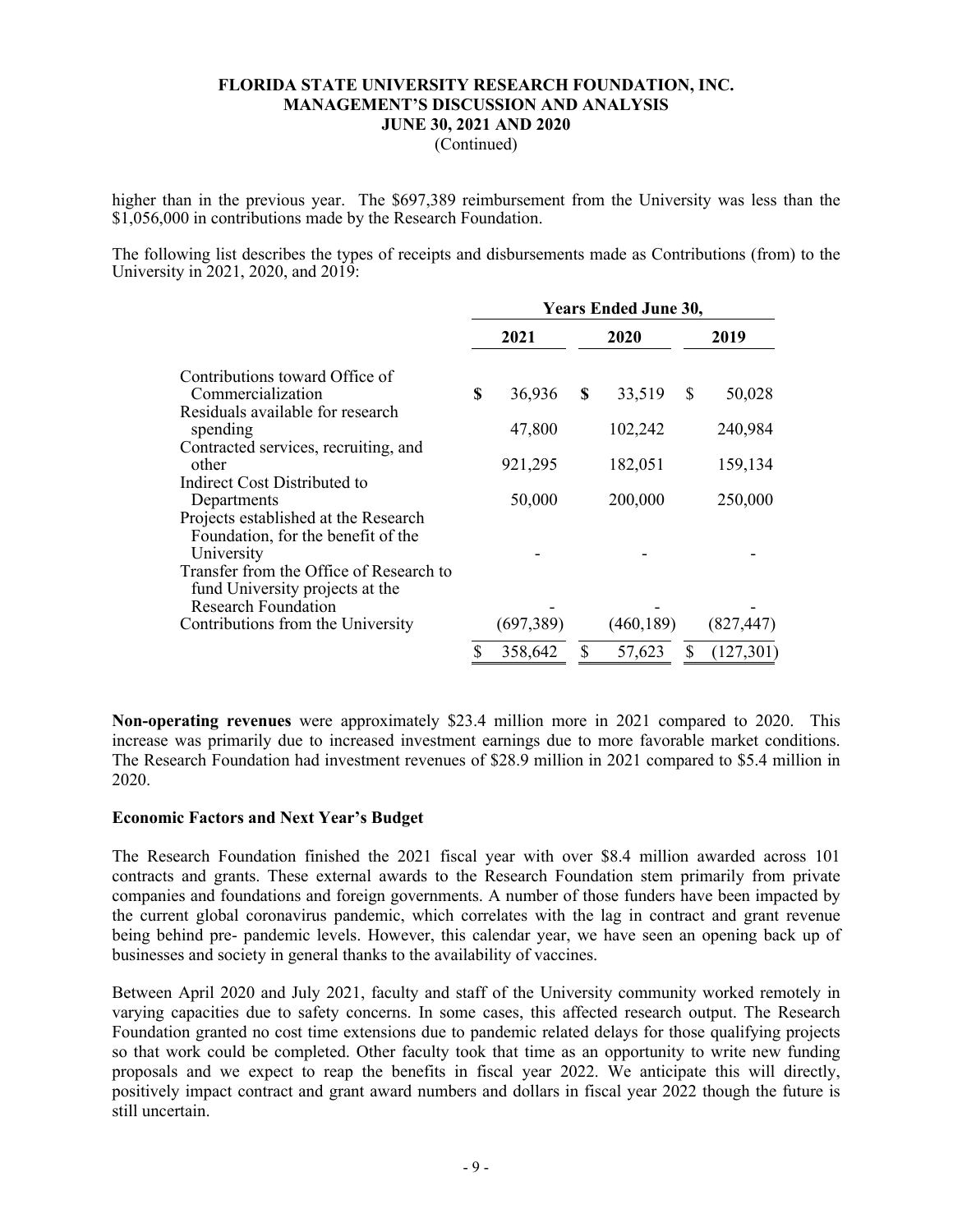# **FLORIDA STATE UNIVERSITY RESEARCH FOUNDATION, INC. MANAGEMENT'S DISCUSSION AND ANALYSIS JUNE 30, 2021 AND 2020**

(Continued)

One bright spot in our revenue streams is the increase in our investment portfolio. Paralleling the gains in the stock market, our endowment grew approximately 25% in fiscal year 2021. This is in thanks to the smart investment strategy put in place by our Investment Committee. The endowment has been allowed to grow so that it can support the strategic plans of Research, former FSU President John Thrasher, and the new FSU President, Dr. Richard McCullough.

Our investment gains have allowed us to pay the Research Foundation's funding commitment of \$36.4 million for the estimated \$88 million Interdisciplinary Research and Commercialization Building that has been in the works for six years. The 116,000 square-foot building is designed to facilitate interactions through an innovative arrangement of laboratories, core facilities, and strategically placed collaboration spaces. It is sized for up to 30 research groups, 24 postdoctoral researchers, and 155 graduate and undergraduate students. Construction is expected to begin in January 2022 and is anticipated to be completed by early 2024. This new facility will foster growth in the public and private sector research at the University for many years to come.

Another steady income source for the Research Foundation is the management of our seven buildings. Revenue continues to remain steady due to the almost 99% occupancy rate. We anticipate this to continue as tenants are requesting additional space, creating a backlog of demand.

We have increasingly become invested in various capital projects associated with the University that provide guaranteed revenue at a 3.25% fixed interest rate. A 2021 loan to the FSU Real Estate Foundation for their purchase of the Champions Hall apartment complex will provide a steady income stream for the Research Foundation for the next seven years. We continue to collect guaranteed revenue from the Seminole Boosters, Inc. agreement related to the Burt Reynolds Hall apartment complex for the duration of our ownership. Additional investments in capital projects are not expected in fiscal year 2022.

For fiscal year 2022, the Research Foundation's Board of Directors approved a net operating budget of \$168,500 which represents a \$321,400 or 66% decrease from the prior year. This decrease is a combination of expected reduced earning on investments due to current economic conditions and increased Patent & Copyright Costs as a result of a continued patent litigation case.

### **Component Unit**

The Research Foundation is considered a component unit of Florida State University, and as such, submits required financial information to be included in their government-wide and fund financial statements. Florida State University financial statements can be viewed at the following website: http://controller.vpfa.fsu.edu/Annual-Financial-Reports.

### **Request for Information**

Questions concerning the financial information included in this report of requests for additional information should be addressed to Florida State University Research Foundation, Inc., 2000 Levy Ave Building A., Suite 351, Tallahassee, FL 32310.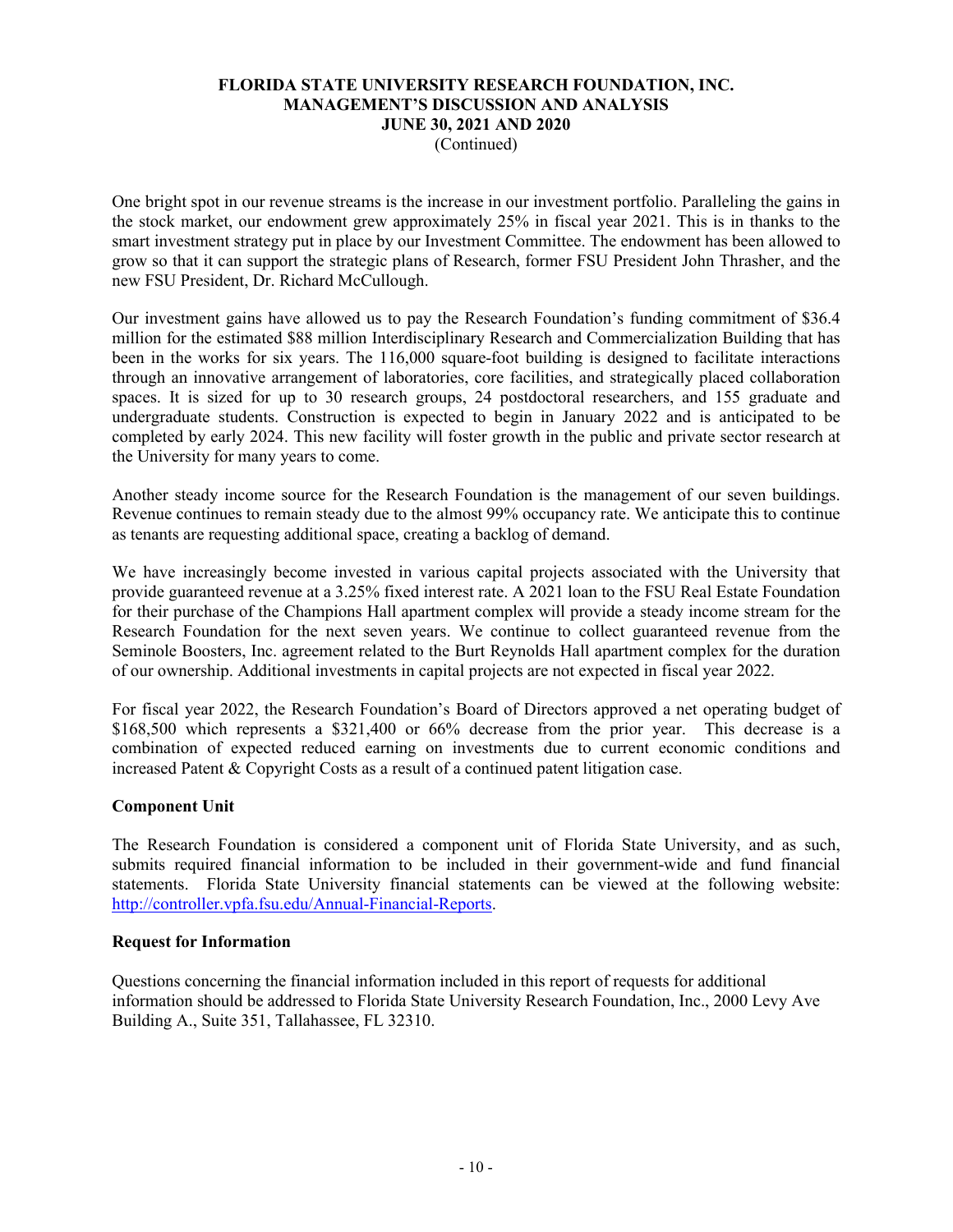#### **FLORIDA STATE UNIVERSITY RESEARCH FOUNDATION, INC. STATEMENTS OF NET POSITION JUNE 30, 2021 AND 2020**

|                                                     | 2021          | 2020            |
|-----------------------------------------------------|---------------|-----------------|
| <b>ASSETS</b>                                       |               |                 |
| <b>Current assets</b>                               |               |                 |
| Cash and cash equivalents                           | \$<br>551,110 | 1,995,081<br>\$ |
| Current investments                                 | 164,930,942   | 146,150,409     |
| License fees and royalties receivable, net          | 373,166       | 306,741         |
| Grants receivable, net                              | 2,113,932     | 1,145,682       |
| Notes receivable, current portion                   | 1,749,814     | 1,486,954       |
| Accounts receivable, other, net                     | 430,509       | 304,477         |
| Prepaid expenses                                    | 105,353       | 219,591         |
| Total current assets                                | 170,254,826   | 151,608,935     |
| <b>Noncurrent assets</b>                            |               |                 |
| Non-current investments                             | 4,823,856     | 4,768,077       |
| Notes receivable, long term portion                 | 15,346,599    | 5,096,413       |
| Deposit held with Florida State University          | 3,546,887     | 3,442,063       |
| Lease payments in advance, net                      | 1,723,555     | 1,810,514       |
| Capital assets:                                     |               |                 |
| Non-depreciable                                     | 2,618,820     | 2,618,820       |
| Depreciable, net                                    | 11,639,837    | 12,539,522      |
| Total noncurrent assets                             | 39,699,554    | 30,275,409      |
| <b>Total assets</b>                                 | 209,954,380   | 181,884,344     |
| <b>LIABILITIES</b>                                  |               |                 |
| <b>Current liabilities</b>                          |               |                 |
| Inventors' royalty allocations payable              | 304,696       | 437,222         |
| Departmental royalty allocations payable            | 3,481,536     | 2,415,099       |
| Other liabilities                                   | 170,647       | 211,242         |
| Unearned restricted revenue                         | 8,317,665     | 8,468,317       |
| Florida State University fund payable               | 7,444,352     | 8,664,037       |
| Obligations under capital leases, current portion   | 620,000       | 595,000         |
| Total current liabilities                           | 20,338,896    | 20,790,917      |
| <b>Noncurrent liabilities</b>                       |               |                 |
| Obligations under capital leases, long-term portion | 7,373,187     | 8,059,006       |
| Annuity obligations                                 | 179,537       | 192,993         |
| Total noncurrent liabilities                        | 7,552,724     | 8,251,999       |
| <b>Total liabilities</b>                            | 27,891,620    | 29,042,916      |
| <b>NET POSITION</b>                                 |               |                 |
| Net position                                        |               |                 |
| Net investment in capital assets                    | 6,085,933     | 6,311,343       |
| Unrestricted                                        | 175,976,827   | 146,530,085     |
| <b>Total net position</b>                           | \$182,062,760 | \$152,841,428   |

The accompanying notes to financial statements are an integral part of these statements.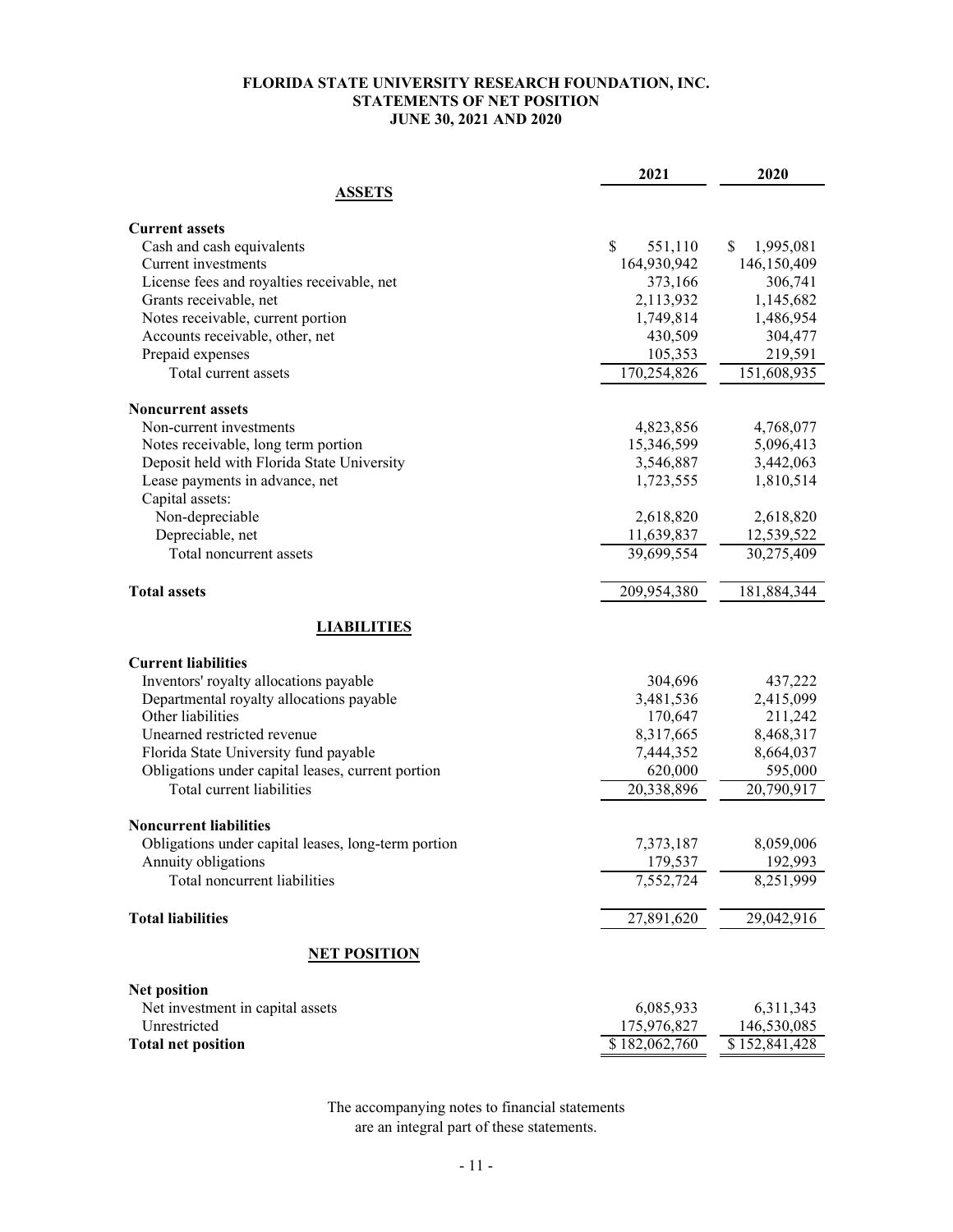#### **FLORIDA STATE UNIVERSITY RESEARCH FOUNDATION, INC. STATEMENTS OF REVENUES, EXPENSES AND CHANGES IN NET POSITION FOR THE YEARS ENDED JUNE 30, 2021 AND 2020**

|                                                  | 2021          | 2020           |
|--------------------------------------------------|---------------|----------------|
|                                                  |               |                |
| License and grant revenues                       |               |                |
| Licensing fees and royalties                     | \$<br>448,898 | \$<br>559,177  |
| Contracts and grants - restricted                | 8,351,057     | 11,641,776     |
| Administrative - unrestricted:                   |               |                |
| Contracts and grants                             | 1,166,863     | 1,190,661      |
| Licenses and other                               | 109,471       | 97,986         |
| Total license and grant revenues                 | 10,076,289    | 13,489,600     |
| License and grant expense                        |               |                |
| Inventors' royalty allocations                   | (143, 166)    | (374, 745)     |
| Departmental royalty allocations                 | (180, 885)    | (121, 608)     |
| Patent and licensing costs, net                  | (1,192,914)   | (852,982)      |
| Contracts and grants                             | (8,351,057)   | (11, 641, 776) |
| Total license and grant expenses                 | (9,868,022)   | (12, 991, 111) |
| Net license and grant income                     | 208,267       | 498,489        |
|                                                  |               |                |
| Rent revenues (expenses)                         |               |                |
| Rental revenue                                   | 3,183,042     | 3,165,465      |
| Building occupancy costs:                        |               |                |
| Interest on bonds                                | (205, 831)    | (225, 881)     |
| Amortization and depreciation                    | (1, 117, 964) | (1,110,103)    |
| Management and leasing fees                      |               | (11, 162)      |
| Other                                            | (112, 630)    | (283, 195)     |
| Net rental income                                | 1,746,617     | 1,535,124      |
| Other operating revenues (expenses)              |               |                |
| Personnel costs                                  | (772, 550)    | (765, 150)     |
| Contributions (to) from Florida State University | (358, 642)    | (57, 623)      |
| Miscellaneous                                    | (83,297)      | 67,565         |
| Research Foundation funded programs              | (482, 558)    | (480, 704)     |
| Total other operating expenses                   | (1,697,047)   | (1,235,912)    |
|                                                  |               |                |
| <b>Operating income</b>                          | 257,837       | 797,701        |
| Nonoperating revenues (expenses)                 |               |                |
| Investment revenue                               | 28,902,634    | 5,438,718      |
| Investment portfolio fees                        | (67, 942)     | (67, 650)      |
| Interest income                                  | 182,786       | 224,445        |
| Change in annuity value                          | (54, 054)     | (67, 817)      |
| Miscellaneous revenue                            | 71            | 65             |
| Total nonoperating revenues                      | 28,963,495    | 5,527,761      |
| Change in net position                           | 29,221,332    | 6,325,462      |
| Net position, beginning of year                  | 152,841,428   | 146,515,966    |
| Net position, end of year                        | \$182,062,760 | \$152,841,428  |

The accompanying notes to financial statements are an integral part of these statements.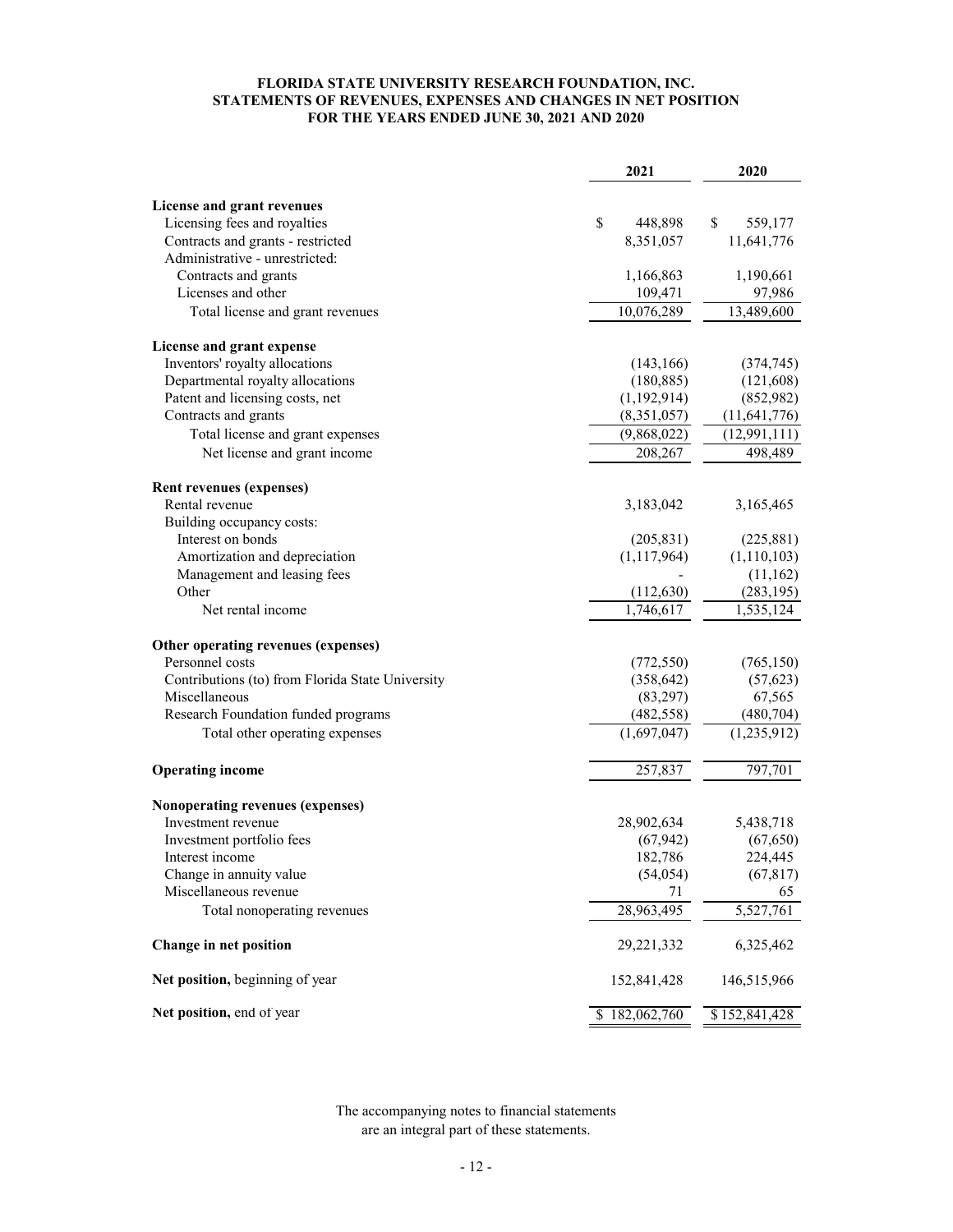#### **FLORIDA STATE UNIVERSITY RESEARCH FOUNDATION, INC. STATEMENTS OF CASH FLOWS FOR THE YEARS ENDED JUNE 30, 2021 AND 2020**

|                                                                                     | 2021                            | 2020                     |
|-------------------------------------------------------------------------------------|---------------------------------|--------------------------|
| Cash flows from operating activities                                                |                                 |                          |
| Licensed products and building program:                                             |                                 |                          |
| Licensing fees and royalties                                                        | \$<br>382,473                   | \$<br>459,922            |
| Administrative fees from licenses and other                                         | 109,471                         | 97,986                   |
| Rental income                                                                       | 3,185,727                       | 3,163,965                |
| Departmental allocation payments                                                    | 609,860                         | 137,287                  |
| Patent and licensing costs                                                          | (1,241,336)                     | (766, 765)               |
| Building occupancy                                                                  | (186, 047)                      | (350, 855)               |
| Interest paid on obligations under capital lease                                    | (205, 831)                      | (225, 881)               |
| Net cash provided by licensed products and building program                         | 2,654,317                       | 2,515,659                |
| Contracts and grants:                                                               |                                 |                          |
| Receipts                                                                            | 8,263,739                       | 8,915,452                |
| Disbursements                                                                       | (8,217,384)                     | (11, 847, 443)           |
| Net cash provided by (used in) contracts and grants                                 | 46,355                          | (2,931,991)              |
| Other receipts or disbursements:                                                    |                                 |                          |
| Personnel costs                                                                     | (772, 550)                      | (765, 150)               |
| Research Foundation funded programs                                                 | (480,005)                       | (481, 032)               |
| Contributions (to) from Florida State University                                    | (1,578,327)                     | 955,494                  |
| Other (disbursements) receipts                                                      | (83, 297)                       | 67,565                   |
| Net cash used in other receipts or disbursements                                    | (2,914,179)                     | (223, 123)               |
| Net cash used in operating activities                                               | (213, 507)                      | (639, 455)               |
| Cash flows from noncapital financing activities                                     |                                 |                          |
| Administrative fees and other                                                       | 71                              | 65                       |
| Deposits (made) returned from Florida State University                              | (104, 824)                      | 678,253                  |
| Net cash (used in) provided by noncapital financing activities                      | (104, 753)                      | 678,318                  |
| Cash flows from investing activities                                                |                                 |                          |
| Purchase of investments                                                             | (4,596,806)                     | (2,896,126)              |
| Sale of investments                                                                 | 14,595,186                      | 7,154,585                |
| Purchase of real estate investment                                                  |                                 | (3,730,000)              |
| Interest income                                                                     | 182,786                         | 224,445                  |
| Collections on notes receivable                                                     | 1,486,954                       | 1,453,404                |
| Advances on notes receivable                                                        | (12,000,000)                    |                          |
| Net cash (used in) provided by investing activities                                 | (331, 880)                      | 2,206,308                |
| Cash flows from capital and related financing activities                            |                                 |                          |
| Principal payments on obligations under capital leases                              | (595,000)                       | (575,000)                |
| Gift annuity payments                                                               | (67,510)                        | (67, 509)                |
| Purchase of land, land improvements, property under capital lease, and/or equipment | (131, 321)                      | (677, 410)               |
| Net cash used in capital and related financing activities                           | (793, 831)                      | (1,319,919)              |
| Net (decrease) increase in cash and cash equivalents                                | (1,443,971)                     | 925,252                  |
| Cash and cash equivalents, beginning of year                                        | 1,995,081                       | 1,069,829                |
| Cash and cash equivalents, end of year                                              | $\sqrt{\frac{2}{5}}$<br>551,110 | $\sqrt{\ }$<br>1,995,081 |

The accompanying notes to financial statements are an integral part of these statements.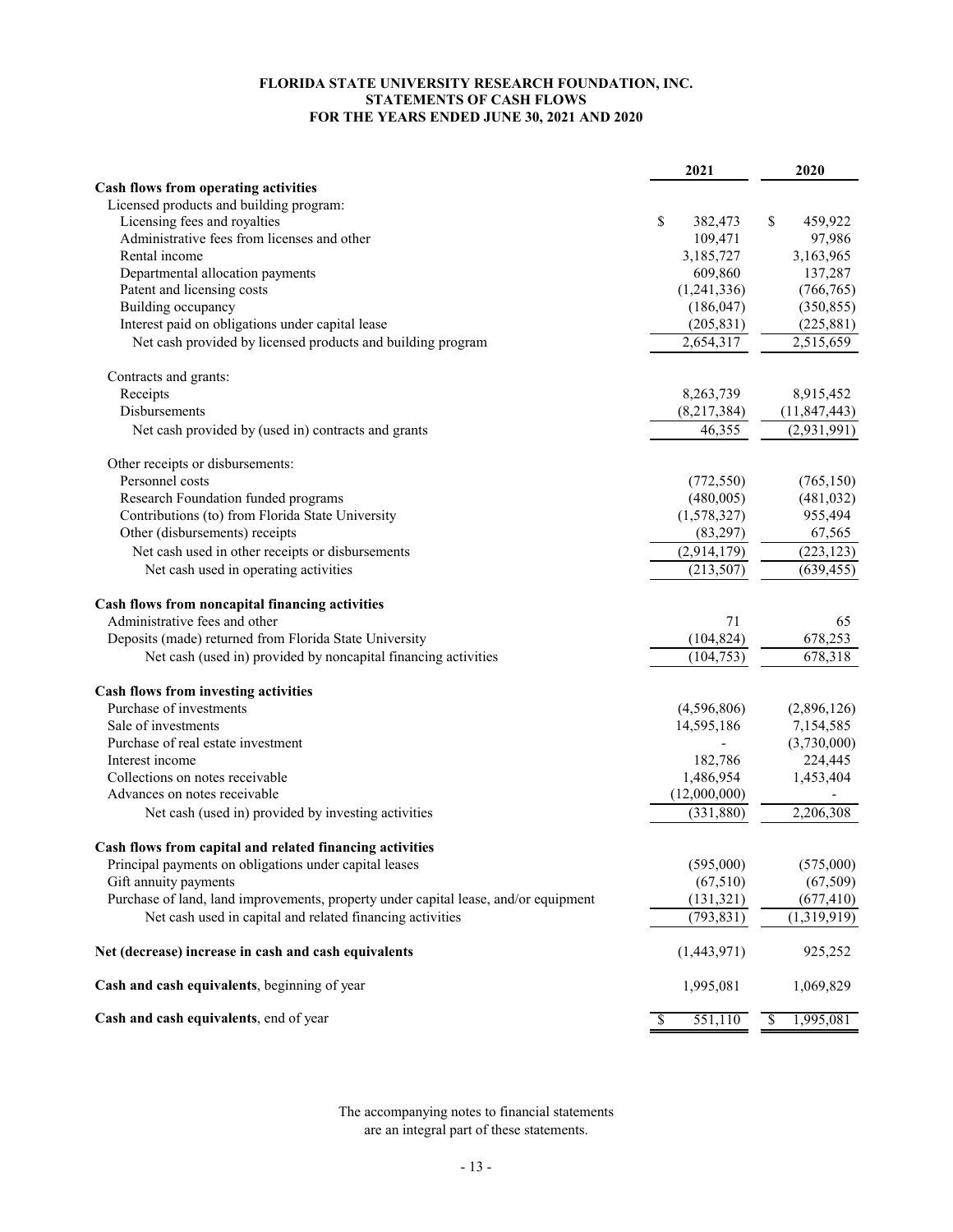#### **FLORIDA STATE UNIVERSITY RESEARCH FOUNDATION, INC. STATEMENTS OF CASH FLOWS FOR THE YEARS ENDED JUNE 30, 2021 AND 2020**

(Continued)

|                                                                                               |    | 2021        |               | 2020          |  |
|-----------------------------------------------------------------------------------------------|----|-------------|---------------|---------------|--|
| Reconciliation of operating income to net cash (used in)<br>provided by operating activities: |    |             |               |               |  |
| Operating income                                                                              | \$ | 257,837     | \$.           | 797,701       |  |
| Adjustments to reconcile operating income                                                     |    |             |               |               |  |
| to net cash (used in) provided by operating activities:                                       |    |             |               |               |  |
| Amortization and depreciation of capital assets                                               |    | 1,117,964   |               | 1,110,103     |  |
| Amortization of bond premium                                                                  |    | (65, 819)   |               | (65, 819)     |  |
| Changes in operating assets and liabilities:                                                  |    |             |               |               |  |
| License fees and royalties receivables                                                        |    | 21,400      |               | (117,366)     |  |
| Other receivables                                                                             |    | (1,094,281) |               | 651,399       |  |
| Prepaid expenses                                                                              |    | 114,238     |               | (104, 787)    |  |
| Change in allowance                                                                           |    | (87, 825)   |               | 18,111        |  |
| Royalty allocations payable                                                                   |    | 933,911     |               | 633,640       |  |
| Florida State University fund payable                                                         |    | (1,219,685) |               | 1,013,117     |  |
| Other liabilities                                                                             |    | (40, 595)   |               | (26,180)      |  |
| Unearned restricted revenue                                                                   |    | (150, 652)  |               | (4, 549, 374) |  |
| Net cash (used in) provided by operating activities                                           |    | (213, 507)  | <sup>\$</sup> | (639, 455)    |  |
| Supplemental noncash information                                                              |    |             |               |               |  |
| Unrealized net investment gain                                                                |    | 18,380,946  |               | 575,174       |  |
| Long term investment purchased with accounts payable                                          |    | 55,779      |               | 47,714        |  |

The accompanying notes to financial statements are an integral part of these statements.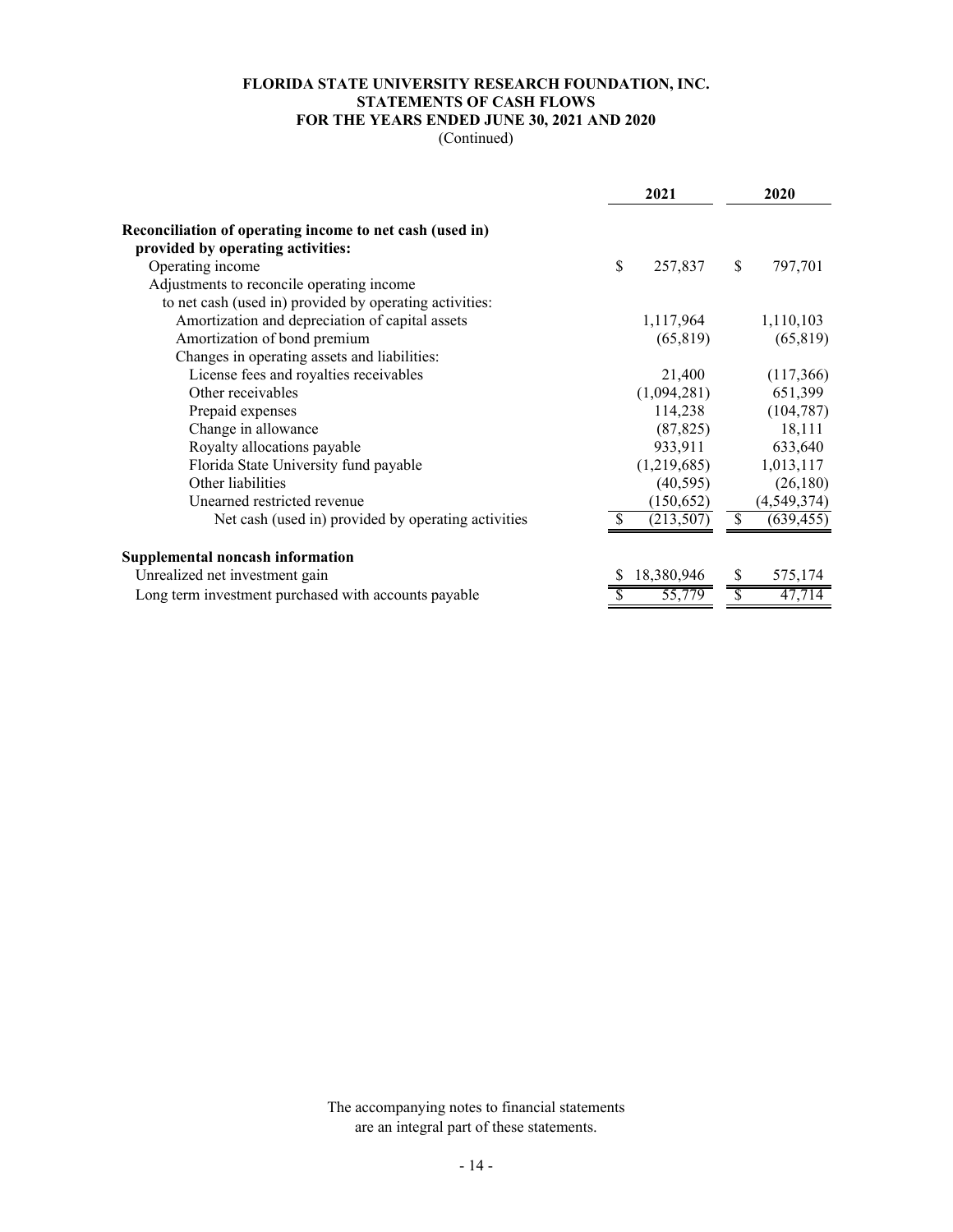## (1) **Reporting Entity:**

The Florida State University Research Foundation, Inc. (the Research Foundation) is a direct support organization as provided for in Section 1004.28, Florida Statutes, Board of Governors Regulation 9.011, and Board of Trustees Regulation 6C2R-2.025. The Research Foundation is considered a component unit of Florida State University (the University). The Research Foundation was formed as a not-for-profit organization in September 1993, in the state of Florida. The purpose of the Research Foundation is to promote and assist the research and training activities of the University through income from contracts, grants, and other sources, including income derived from the development and commercialization of the University's work products.

The Research Foundation is responsible for (1) administering awards funded with private monies for research and development activities of the University where there is a commitment of the University's personnel, equipment, or other facilities; (2) administering income derived from patents and copyrights in accordance with the University's Policies on Patents and University-Sponsored Educational Materials (Copyrights); and (3) developing an infrastructure that supports research activities.

## (2) **Summary of Significant Accounting Policies:**

(a) **Basis of accounting**–– The financial statements of the Research Foundation have been prepared in accordance with generally accepted accounting principles (GAAP) as applied to governmental units. The Governmental Accounting Standards Board (GASB) is the standard-setting body for governmental accounting and financial reporting.

For financial reporting purposes, the Research Foundation is considered a special purpose government entity engaged only in business-type activities. Accordingly, the Research Foundation prepares its financial statements using the economic resources measurement focus and the accrual basis of accounting in accordance with GAAP for proprietary funds, which is similar to those for private business enterprises. Accordingly, revenues are recorded when earned and expenses are recorded when incurred.

(b) **Use of estimates**––The preparation of financial statements in conformity with accounting principles generally accepted in the United States of America requires management to make estimates and assumptions that affect the reported amounts of assets and liabilities and disclosure of contingent assets and liabilities at the date of the financial statements and the reported amounts of revenues and expenses during the reporting period. Accordingly, actual results could differ from those estimates.

(c) **Cash and cash equivalents**––Cash consists of deposits with a financial institution.

(d) **Investments**––In general, investments are reported at fair value when available. The Research Foundation categorizes its fair value measurements within the fair value hierarchy established by GAAP. The hierarchy is based on the valuation inputs used to measure the fair value of the assets. Level 1 inputs are quoted prices in active markets for identical assets; Level 2 inputs are significant other observable inputs; Level 3 inputs are significant unobservable inputs. Investments in 2a7-like external investment pools are measured at amortized cost.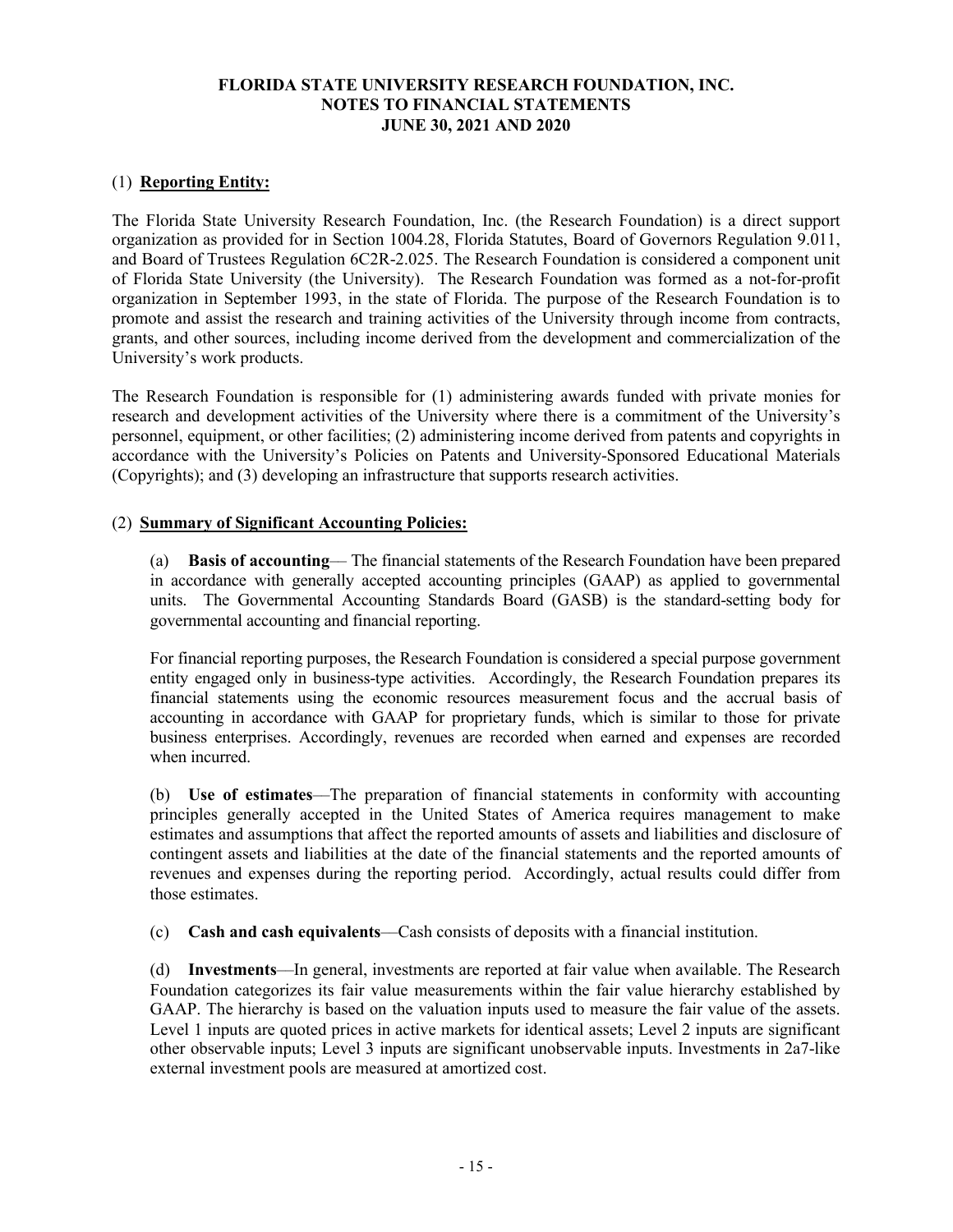## (2) **Summary of Significant Accounting Policies:** (Continued)

(e) **Accounts receivable––**Receivables include grants receivables, license fees and royalty receivables, and other receivables such as rents and expense reimbursements, all of which are valued at net realizable value and are unsecured. It is the Research Foundation's policy to provide an allowance for accounts receivable that are not expected to be collected.

(f) **Deposits held with Florida State University**––The Research Foundation reports costs and contributions to Florida State University related to the architectural and engineering of the Interdisciplinary Research and Commercialization Building (IRCB) and deposits related to other construction projects as deposits held with Florida State University.

(g) **Notes receivable**––Notes receivable include an amount due from the Florida State University College of Medicine, the Florida State University Board of Trustees for and on behalf of its Department of Intercollegiate Athletics, and an amount due from the Florida State University Real Estate Foundation.

(h) **Capital assets**––Capital assets include land, construction in progress, property under capital lease, equipment, and computer software and are defined as building assets with a initial cost greater than \$100,000 and a useful life greater than one year and equipment assets with an initial cost greater than \$5,000 and a useful life greater than one year. Initial costs are capitalized and depreciated over the assets useful lives. Useful lives of buildings are between 12 and 30 years while equipment assets useful lives are 5 years.

(i) **Royalty allocations payable**––Royalty allocations payable consists of two balance sheet components, the inventors' allocations payable and the inventors' department allocations payable.

(j) **Bond premiums**––The Research Foundation amortizes bond premiums over the term of the related obligations under capital leases (bonds) using the straight-line method.

(k) **Patent and licensing costs**––The Research Foundation recognizes patent and licensing costs as incurred. The Research Foundation receives patent and license cost reimbursements from licensees, which are recorded as offsetting the patent and licensing cost expense incurred by the Research Foundation during the year.

(l) **Income taxes**––Pursuant to a determination letter received from the Internal Revenue Service, the Research Foundation is exempt from federal income tax under Section  $501(c)(3)$  of the Internal Revenue Code, and as such is liable for tax only on business income unrelated to the purpose for which it is exempt. No provision for income tax expense or liability has been made in either year presented. There are currently no Internal Revenue Service audits in progress for any tax periods, and no significant nonfederal tax jurisdictions. The Research Foundation's income tax returns for the past three years remain subject to examination.

(m) **Licensing fees and royalties**––The Research Foundation recognizes licensing and royalty revenues on commercialization agreements resulting from intellectual property produced at Florida State University. Revenue is reported net of changes in allowance for doubtful accounts on related receivables.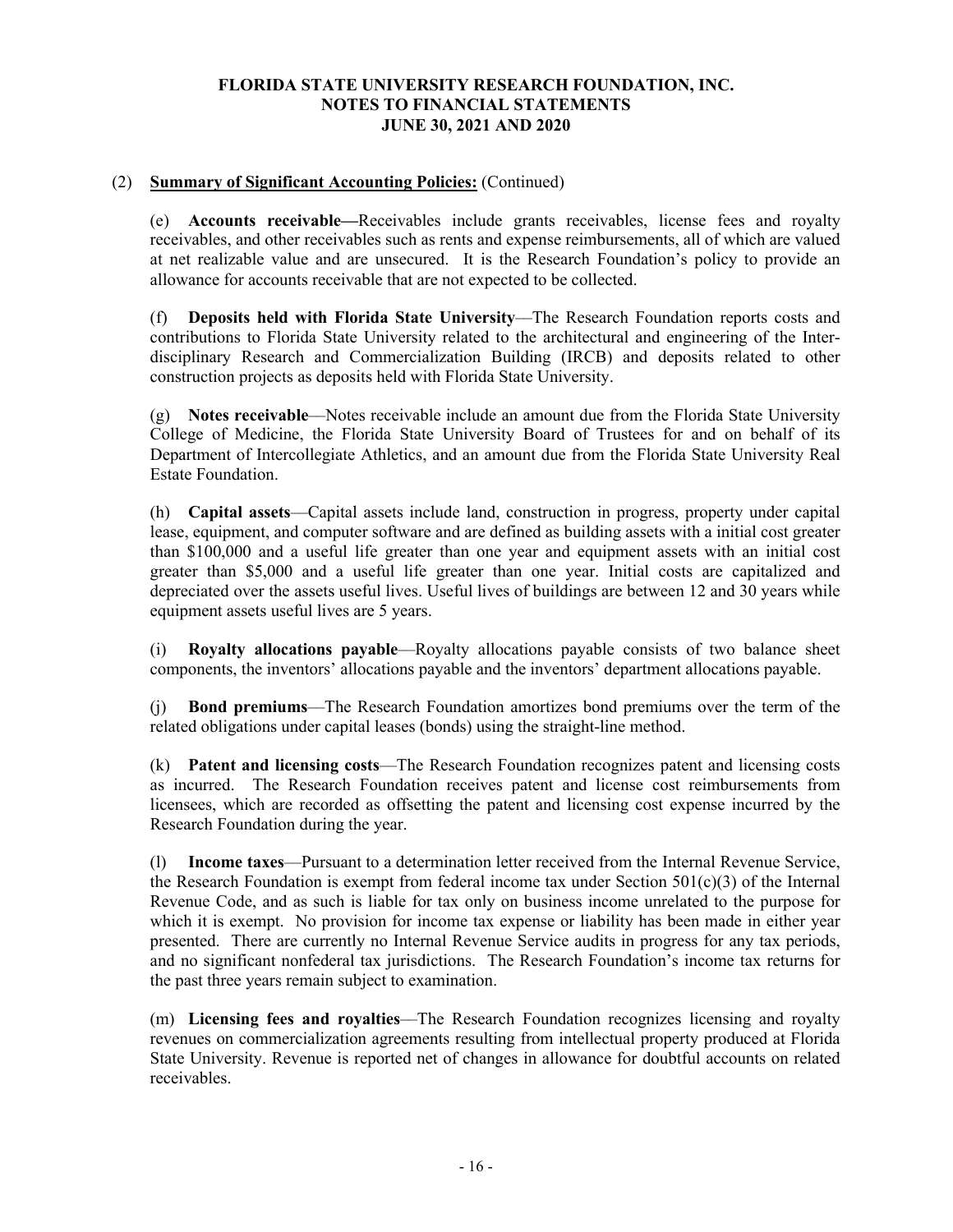#### (2) **Summary of Significant Accounting Policies:** (Continued)

#### (n) **Revenue recognition**––

- (i) *Operating revenues*––includes activities that have the characteristics of exchange transactions, such as contracts and grants, building rental, and royalties and licensing. Exchange transactions are transactions in which each party receives and gives up essentially equal values.
- (ii) *Nonoperating revenues*––includes activities that have characteristics of nonexchange transactions, such as investment income. Nonexchange transactions are transactions in which an entity either gives or receives value to another party without directly giving or receiving equal value in exchange.

(o) **Administrative revenue – unrestricted**––The Research Foundation recognizes administrative overhead and residual revenues on restricted contracts, grants, and licenses on an annual basis. These amounts are considered unrestricted and remain on deposit with the Research Foundation to support research activity at the University.

(p) **Pronouncements issued**––GASB issued Statement No. 87, *Leases*, in June 2017. GASB 87 aims to better meet the information needs of financial statement users by improving accounting and financial reporting for leases. The provisions in GASB 87 are effective for periods beginning after June 15, 2021.

The Research Foundation is currently evaluating the effects that implementation of the new standards will have on its financial position, results of operations, and cash flows.

(q) **Subsequent events**––The Research Foundation evaluated all events and transactions that occurred from July 1, 2021 through September 23, 2021, the date the financial statements were available for issuance. During the period from July 1, 2021 to September 23, 2021, the Research Foundation did not have any material recognized subsequent events.

### (3) **Deposits Held with Florida State University:**

Deposits held with the University consist of a deposit balances related to the architectural and engineering design agreement for the Inter-disciplinary Research and Commercialization Building (IRCB) entered into on May 4, 2015, and subsequent deposits made thereafter. The IRCB balance includes \$2,945,251 paid to the University as well as \$480,565 in architectural costs related to the IRCB project. As of the years ended June 30, the deposits held with Florida State University were as follows:

|                                       | <b>June 30,</b>            |      |                      |  |  |
|---------------------------------------|----------------------------|------|----------------------|--|--|
|                                       | 2021                       | 2020 |                      |  |  |
| <b>Beginning Balance</b><br>Additions | \$<br>3,442,063<br>104,824 | - S  | 4,215,368<br>773,305 |  |  |
| Deductions<br><b>Ending Balance</b>   | 3,546,887                  |      | 3,442,063            |  |  |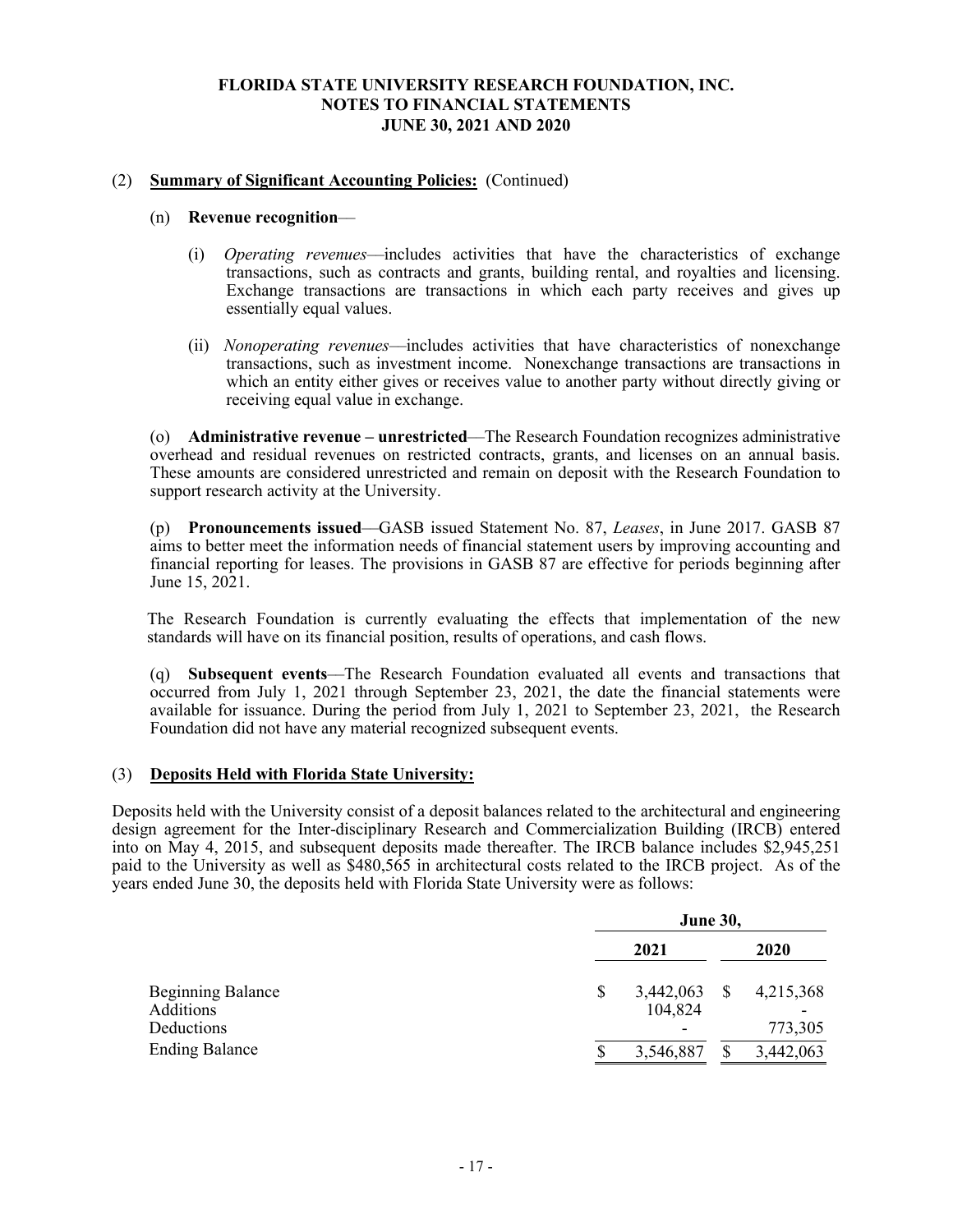### (4) **Deposits and Investments:**

Current investments have maturities of one year or less. Current investments consist of SBA Florida PRIME Money Market Pool and Vanguard Mutual Funds. Non-Current Investments have maturities of greater than one year. As of June 30, 2021 and June 30, 2020, non-current investments consist of an equity interest in a Florida Limited Liability Company and a commercial real estate property in which the sole purpose is to generate cash flows.

*Fair value of investments*––In general, investments are reported at fair value when available. The Research Foundation categorizes the fair value measurements of its investments based on the hierarchy established by generally accepted accounting principles. The Fair value hierarchy, which has three levels, is based on the valuation inputs used to measure an asset's fair value:

Level 1 – Inputs are quoted prices in active markets for identical assets.

Level 2 – Inputs are significant other observable inputs.

Level 3 – Inputs are significant unobservable inputs.

• The real estate investment is valued using a combination of valuation methods including a professional appraisal and estimated capitalization value based on actual revenues.

*Investments not reported at fair value:*

- Investments in 2a7-like external investment pools are reported at amortized cost.
- Partnership investment in which the Research Foundation does not exercise significant influence over the operations and financial policies of the partnership is reported at cost.

|                                              |                          |                | <b>Fair Value Measurements Using</b> |         |         |             |  |  |  |
|----------------------------------------------|--------------------------|----------------|--------------------------------------|---------|---------|-------------|--|--|--|
| As of June 30, 2021                          | <b>Reported</b><br>Value | <b>Level 1</b> |                                      | Level 2 | Level 3 |             |  |  |  |
| <b>Investments by Fair Value Level</b>       |                          |                |                                      |         |         |             |  |  |  |
| Domestic equity mutual funds                 | \$107,105,611            | \$107,105,611  | <sup>\$</sup>                        |         | S       |             |  |  |  |
| Domestic bond mutual funds                   | 15,102,816               | 15,102,816     |                                      |         |         |             |  |  |  |
| Real estate investment                       | 3,730,000                |                |                                      |         |         | 3,730,000   |  |  |  |
| <b>Total Investments by Fair Value Level</b> | \$125,938,427            | \$122,208,427  | S                                    |         |         | \$3,730,000 |  |  |  |
| Investments not reported at fair value       |                          |                |                                      |         |         |             |  |  |  |
| SBA Florida PRIME (amortized cost)           | S<br>42,722,515          |                |                                      |         |         |             |  |  |  |
| Partnership investment (cost)                | 1,093,856                |                |                                      |         |         |             |  |  |  |
| Total investments not reported at fair value | 43,816,371               |                |                                      |         |         |             |  |  |  |
| <b>Total Investments</b>                     | 169,754,798              |                |                                      |         |         |             |  |  |  |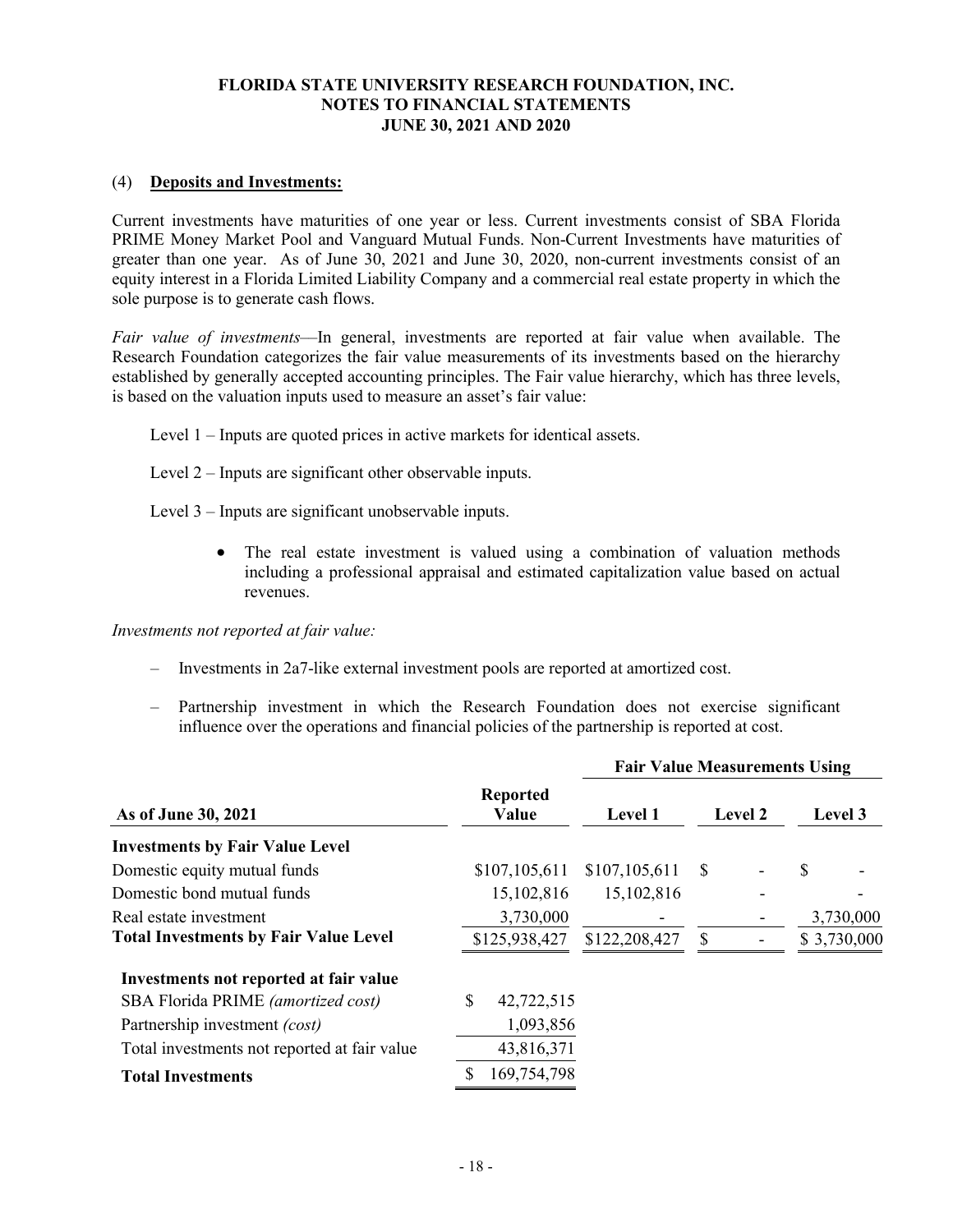# (4) **Deposits and Investments:** (Continued)

|                                              |    |                          | <b>Fair Value Measurements Using</b> |                |             |         |  |  |  |
|----------------------------------------------|----|--------------------------|--------------------------------------|----------------|-------------|---------|--|--|--|
| As of June 30, 2020                          |    | <b>Reported</b><br>Value | Level 1                              | <b>Level 2</b> |             | Level 3 |  |  |  |
| <b>Investments by Fair Value Level</b>       |    |                          |                                      |                |             |         |  |  |  |
| Domestic equity mutual funds                 |    | \$38,751,256             | \$38,751,256                         | <sup>\$</sup>  |             | \$      |  |  |  |
| International equity mutual funds            |    | 26,136,593               | 26,136,593                           |                |             |         |  |  |  |
| Domestic bond mutual funds                   |    | 20,385,619               | 20,385,619                           |                |             |         |  |  |  |
| International bond mutual funds              |    | 8,399,046                | 8,399,046                            |                |             |         |  |  |  |
| Real estate investment                       |    | 3,730,000                |                                      |                | 3,730,000   |         |  |  |  |
| <b>Total Investments by Fair Value Level</b> |    | \$97,402,514             | \$93,672,514                         |                | \$3,730,000 | \$      |  |  |  |
| Investments not reported at fair value       |    |                          |                                      |                |             |         |  |  |  |
| SBA Florida PRIME (amortized cost)           | \$ | 52,477,895               |                                      |                |             |         |  |  |  |
| Partnership investment (cost)                |    | 1,038,077                |                                      |                |             |         |  |  |  |
| Total investments not reported at fair value |    | 53,515,972               |                                      |                |             |         |  |  |  |
| <b>Total Investments</b>                     |    | 150,918,486              |                                      |                |             |         |  |  |  |

At June 30, 2021, the Research Foundation has the following investments and maturities:

|                              |               | Years              |       |                          |          |             |                        |           |  |  |  |
|------------------------------|---------------|--------------------|-------|--------------------------|----------|-------------|------------------------|-----------|--|--|--|
| <b>Reported</b><br>Value     |               | <b>Less Than 1</b> | $1-5$ |                          | $6 - 10$ |             | <b>More Than</b><br>10 |           |  |  |  |
| Money Market Accounts        | \$42,722,515  | \$42,722,515       | - S   | $\overline{\phantom{a}}$ | \$       |             | S                      |           |  |  |  |
| Domestic Equity Mutual Funds | 107, 105, 611 | No Maturity        |       |                          |          |             |                        | ۰         |  |  |  |
| Domestic Bond Mutual Funds   | 15, 102, 816  | 119,312            |       | 7,276,537                |          | 4,493,088   |                        | 3,213,879 |  |  |  |
| Commercial real estate       | 3,730,000     | No Maturity        |       |                          |          |             |                        | -         |  |  |  |
| Partnership Investment       | 1,093,856     | No Maturity        |       |                          |          |             |                        | -         |  |  |  |
|                              | \$169,754,798 | 42,841,827<br>S    | S     | 7,276,537                |          | \$4,493,088 |                        | 3,213,879 |  |  |  |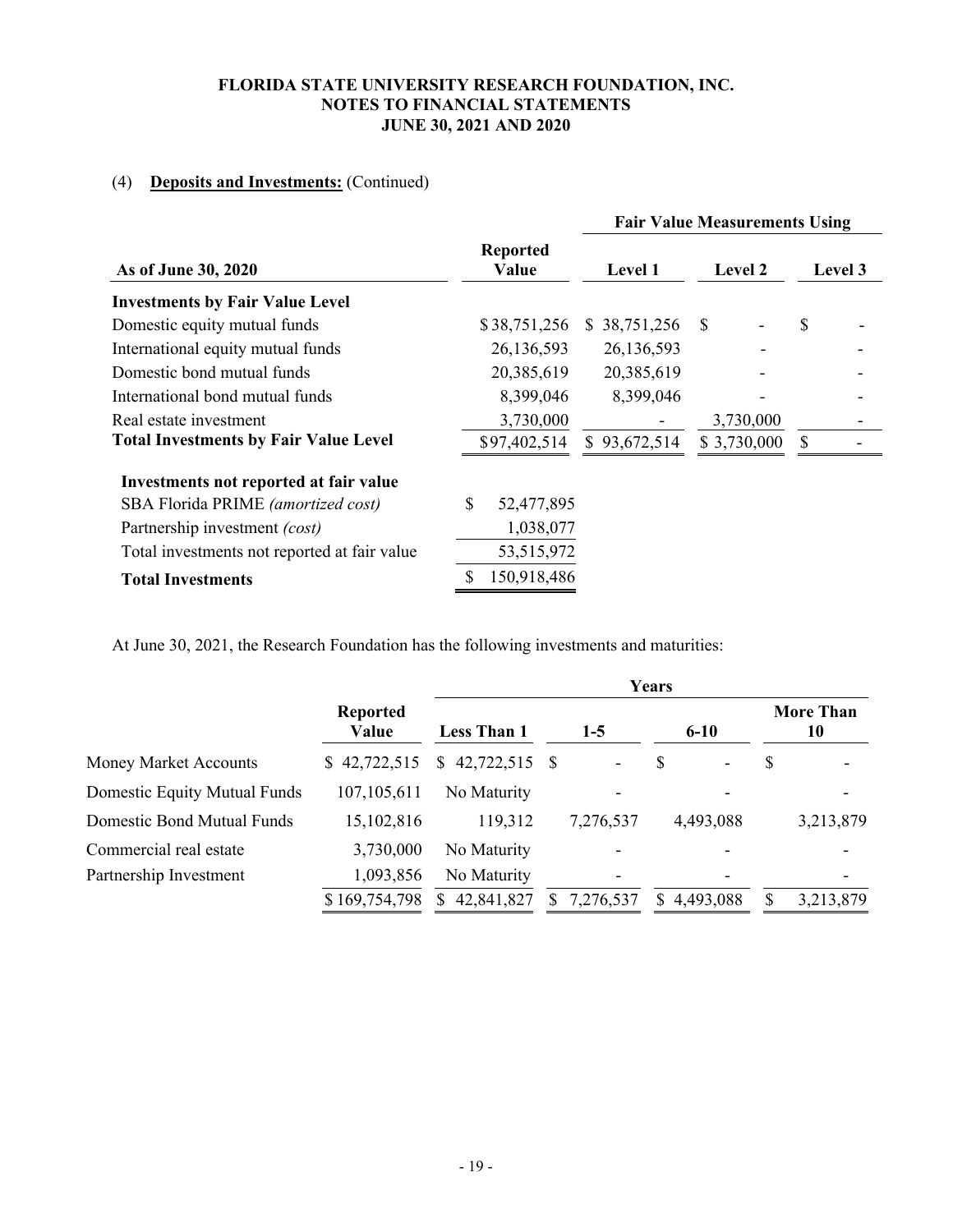#### (4) **Deposits and Investments:** (Continued)

Money Market Accounts includes \$42,722,515 invested in SBA Florida PRIME with a Weighted Average Maturity (WAM) of 50 days.

At June 30, 2020, the Research Foundation has the following investments and maturities:

|                                          |                          | Years                       |                                |                           |    |                        |  |  |  |  |
|------------------------------------------|--------------------------|-----------------------------|--------------------------------|---------------------------|----|------------------------|--|--|--|--|
|                                          | <b>Reported</b><br>Value | <b>Less Than 1</b><br>$1-5$ |                                | $6 - 10$                  |    | <b>More Than</b><br>10 |  |  |  |  |
| Money Market Accounts                    | \$52,477,895             | \$52,477,895                | -S<br>$\overline{\phantom{a}}$ | \$                        | \$ |                        |  |  |  |  |
| Domestic Equity Mutual Funds             | 38,751,256               | No Maturity                 |                                |                           |    |                        |  |  |  |  |
| <b>International Equity Mutual Funds</b> | 26,136,593               | No Maturity                 |                                |                           |    |                        |  |  |  |  |
| Domestic Bond Mutual Funds               | 20,385,619               | 680,623                     | 10,573,531                     | 4,441,820                 |    | 4,689,645              |  |  |  |  |
| <b>International Bond Mutual Funds</b>   | 8,399,046                | 103,308                     | 3,163,081                      | 2,507,115                 |    | 2,625,542              |  |  |  |  |
| Commercial real estate                   | 3,730,000                | No Maturity                 |                                |                           |    |                        |  |  |  |  |
| Partnership Investment                   | 1,038,077                | No Maturity                 |                                |                           |    |                        |  |  |  |  |
|                                          | \$150,918,486            | 53, 261, 826<br>S           | \$13,736,612                   | <sup>S</sup><br>6,948,935 | S  | 7,315,187              |  |  |  |  |

Money Market Accounts includes \$52,477,895 invested in SBA Florida PRIME with a Weighted Average Maturity (WAM) of 53 days.

*Credit risk*––Credit risk is the risk that an issuer or other counterparty to an investment will not fulfill its obligations to the Research Foundation. In accordance with the Research Foundation's investment policy, the minimum average credit quality rating of a bond mutual fund shall be investment grade or higher, or BBB/Baa or higher.

As of June 30, 2021, the Research Foundation has the following debt instrument credit quality ratings:

|                          | <b>Reported</b><br>Value | AAA<br>(AAAm)                   | Aa      | A                        | Less than A<br>rated | <b>Not</b><br><b>Rated</b>   |
|--------------------------|--------------------------|---------------------------------|---------|--------------------------|----------------------|------------------------------|
| Money Market<br>Accounts |                          | $$42,722,515$ $$42,722,515$ $$$ | $\sim$  | $\overline{\phantom{a}}$ |                      | $\qquad \qquad \blacksquare$ |
| Domestic Bond            |                          |                                 |         |                          |                      |                              |
| Mutual Funds             | 15, 102, 816             | 10,378,655                      | 504,434 | 1,792,704                | 2,427,023            | $\overline{\phantom{a}}$     |
|                          | \$57,825,331             | \$53,101,170                    | 504,434 | \$1,792,704              | \$2,427,023          | $\qquad \qquad \blacksquare$ |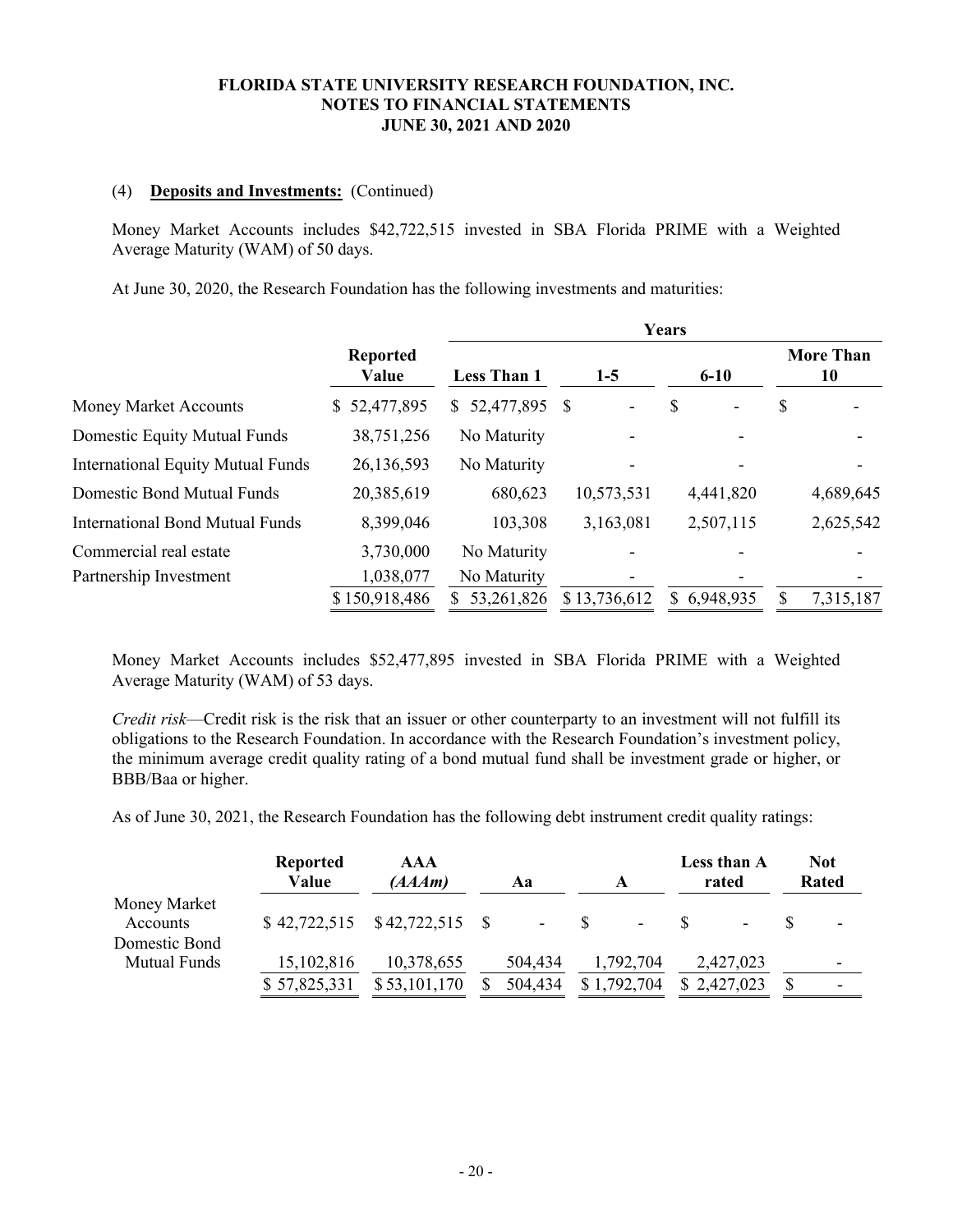## (4) **Deposits and Investments:** (Continued)

As of June 30, 2020, the Research Foundation has the following debt instrument credit quality ratings:

|                           | <b>Reported</b><br>Value | <b>AAA</b><br>(AAAm) | Aa                               | A              | Less than A<br>rated | <b>Not</b><br>Rated |
|---------------------------|--------------------------|----------------------|----------------------------------|----------------|----------------------|---------------------|
| Money Market              |                          |                      |                                  |                |                      |                     |
| Accounts                  | \$52,477,895             | \$52,477,895         | - \$<br>$\overline{\phantom{a}}$ | $\blacksquare$ | -                    | S                   |
| Domestic Bond             |                          |                      |                                  |                |                      |                     |
| <b>Mutual Funds</b>       | 20,385,619               | 8,110,657            | 1,603,087                        | 5,988,033      | 4,486,158            | 197,684             |
| <b>International Bond</b> |                          |                      |                                  |                |                      |                     |
| <b>Mutual Funds</b>       | 8,399,046                | 1,735,243            | 2,240,026                        | 2,085,483      | 2,338,294            | ۰                   |
|                           | \$81,262,560             | \$62,323,795         | \$3,843,113                      | \$8,073,516    | \$6,824,452          | \$197,684           |

Debt Instruments whose credit quality is not rated includes \$197,684 of not rated domestic bond mutual funds.

Investment revenues consisted of the following amounts:

|                                                  | <b>Years Ended June 30,</b> |  |         |  |
|--------------------------------------------------|-----------------------------|--|---------|--|
|                                                  | 2021                        |  | 2020    |  |
| Realized gains on current investments            | $$10,521,688$ $$4,863,544$  |  |         |  |
| Unrealized (losses) gains on current investments | 18,380,946                  |  | 575,174 |  |
| Total investment revenues                        | $$28,902,634$ $$5,438,718$  |  |         |  |

*Custodial credit risk*––Custodial credit risk is the risk of loss attributed to the magnitude of the Research Foundation's investments held by outside parties. Deposits with financial institutions are insured by the Federal Deposit Insurance Corporation up to \$250,000 per depositor or collateralized with securities in Florida's multiple financial institution collateral pool pursuant to Chapter 280, Florida Statutes. At June 30, 2021, the carrying amount of deposits totaled \$551,110. At June 30, 2020 the carrying amount of deposits totaled 1,995,081. The Research Foundation has not experienced any losses in such accounts.

*Partnership investment*––The Research Foundation has invested in an equity holding in a Florida Limited Liability Company (the Company) that is in the business of producing materials resulting from intellectual property of Florida State University. During the year ended June 30, 2021 the Research Foundations equity interest in the Company was roughly 34% of the total shares outstanding. During the year ended June 30, 2020 the Research Foundations equity interest in the Company was roughly 33% of the total shares outstanding. Partnership investment is reported as a non-current investment and is recorded using the cost approach.

*Concentration of credit risk––*The financial instruments exposed to concentrations of credit risk consist primarily of cash, cash equivalents, and investments. All investment transactions have credit exposure to the extent that a counterparty may default on an obligation to the Research Foundation. Credit risk is a consequence of carrying investment positions. To manage credit risk, the Research Foundation limits its exposure by investing primarily in the SBA investment pools and Vanguard Mutual Funds, which invest in higher quality investments with varying maturity rates.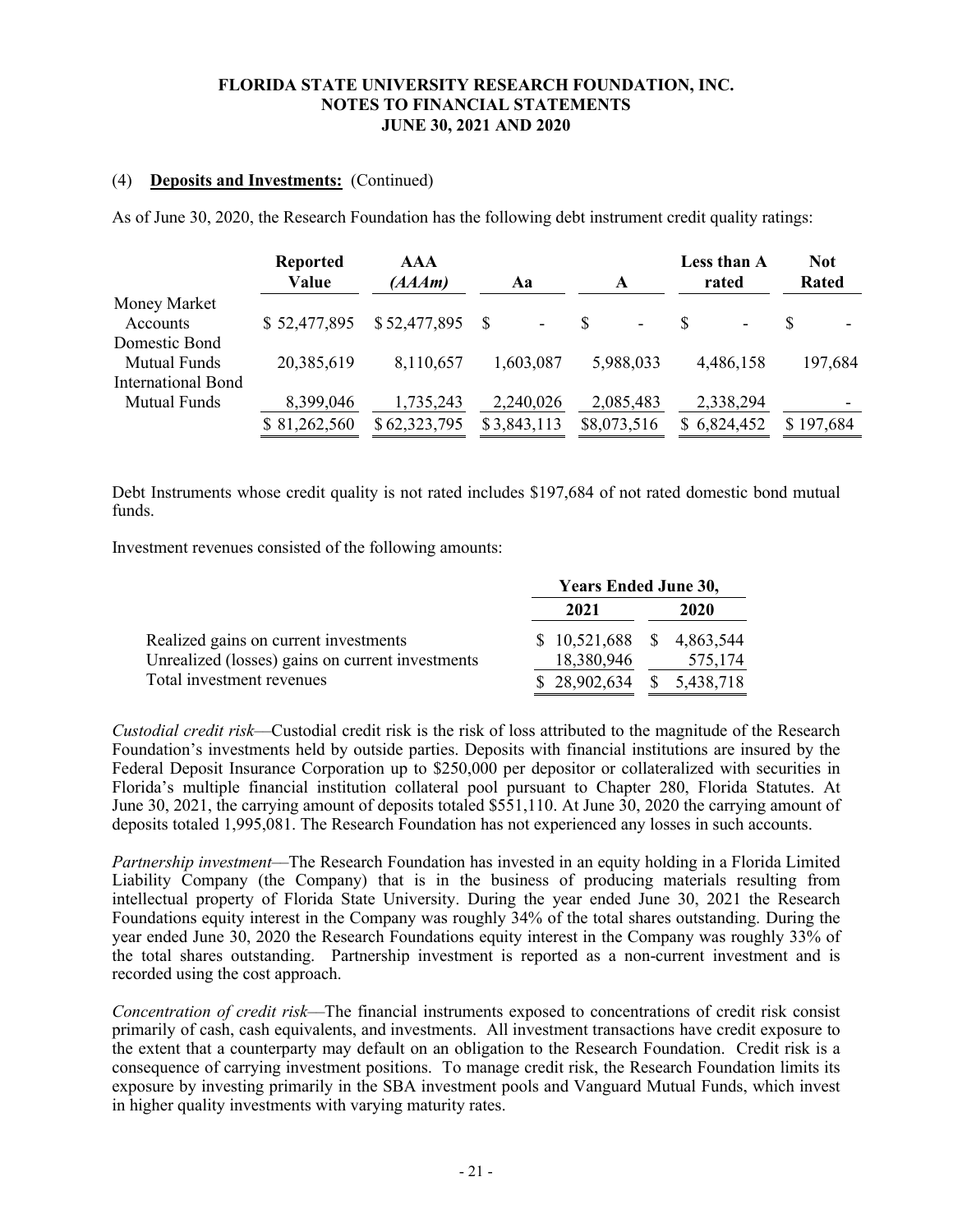## (4) **Deposits and Investments:** (Continued)

As of June 30, 2021, Standard and Poor's Ratings Services assigned its "AAAm" principal stability fund rating to Florida PRIME. The occurrence of an event that has a material impact on liquidity or operations of the trust fund can cause limits on contributions or withdrawals. During the fiscal year there were no redemption fees or maximum transaction amounts, or any other requirements that serve to limit a participant's daily access to 100% of their account value. Separate financial statements for the pool are available by contacting the Florida State Board of Administration.

*Interest rate risk*––Interest rate risk is the risk that changes in interest rates will adversely affect the fair value of an investment. In accordance with its investment policy, the Research Foundation minimizes interest rate risk by limiting the average duration of the fixed income portfolio to not exceed the average duration of the broad US fixed income market – approximately six years as well as a maturity limit of nine years.

*Foreign currency risk*—Foreign currency risk is the risk that changes in exchange rates will adversely affect the fair value of an investment or deposit.

The Research Foundation has no formal investment policy with regard to foreign currency risk for the investments, consisting of various Vanguard mutual funds which all state that there are inherent risks involved when investing in international securities through mutual funds that are not present with investments in domestic securities. The Research Foundation was not exposed to foreign currency risk as of June 30, 2021. The following table summarizes the Research Foundation's exposure to foreign currency risk in U.S. dollars as of June 30, 2020:

|                       |               |               | Currency by Investment and Pair Value |              |              |
|-----------------------|---------------|---------------|---------------------------------------|--------------|--------------|
|                       | <b>Equity</b> | <b>Total</b>  |                                       | Equity       | <b>Total</b> |
| Australian Dollar     | \$<br>934,587 | \$<br>934,587 | Malaysian Ringgit                     | 128,171      | 128,171      |
| Brazilian Real        | 249,944       | 249,944       | Mexican Peso                          | 138,075      | 138,075      |
| Canadian Dollar       | 1,378,717     | 1,378,717     | New Zealand Dollar                    | 57,154       | 57,154       |
| Chilean Peso          | 20,181        | 20,181        | Norwegian Krone                       | 545,134      | 545,134      |
| Chinese Yuan          | 187,934       | 187,934       | Pakistani Rupee                       | 2,523        | 2,523        |
| Colombian Peso        | 6,307         | 6,307         | Philippine Peso                       | 31,533       | 31,533       |
| Czech Koruna          | 22,262        | 22,262        | Polish Złoty                          | 63,022       | 63,022       |
| Danish Krone          | 181,101       | 181,101       | Qatari Riyal                          | 29,010       | 29,010       |
| <b>Egyptian Pound</b> | 5,045         | 5,045         | Russian Ruble                         | 124,410      | 124,410      |
| Euro                  | 11,341,484    | 11,341,484    | Saudi Arabia Riyal                    | 90,814       | 90,814       |
| Great Britain Pound   | 3,028,518     | 3,028,518     | Singapore Dollar                      | 223,351      | 223,351      |
| Hong Kong Dollar      | 2,285,552     | 2,285,552     | South African Rand                    | 169,854      | 169,854      |
| Hungarian Forint      | 20,166        | 20,166        | Swedish Krona                         | 553,300      | 553,300      |
| Indian Rupee          | 367,907       | 367,907       | Swiss Franc                           | 1,842,182    | 1,842,182    |
| Indonesian Rupiah     | 138,187       | 138,187       | New Taiwan Dollar                     | 548,570      | 548,570      |
| Israeli New Shekel    | 65,980        | 65,980        | Thai Baht                             | 164,302      | 164,302      |
| Japanese Yen          | 5,440,175     | 5,440,175     | Turkish Lira                          | 22,703       | 22,703       |
| Korean Won            | 1,134,411     | 1,134,411     | UAE Dirham                            | 20,181       | 20,181       |
| Kuwait Dinar          | 22,703        | 22,703        | Total                                 | \$31,585,450 | \$31,585,450 |

**Currency by Investment and Fair Value**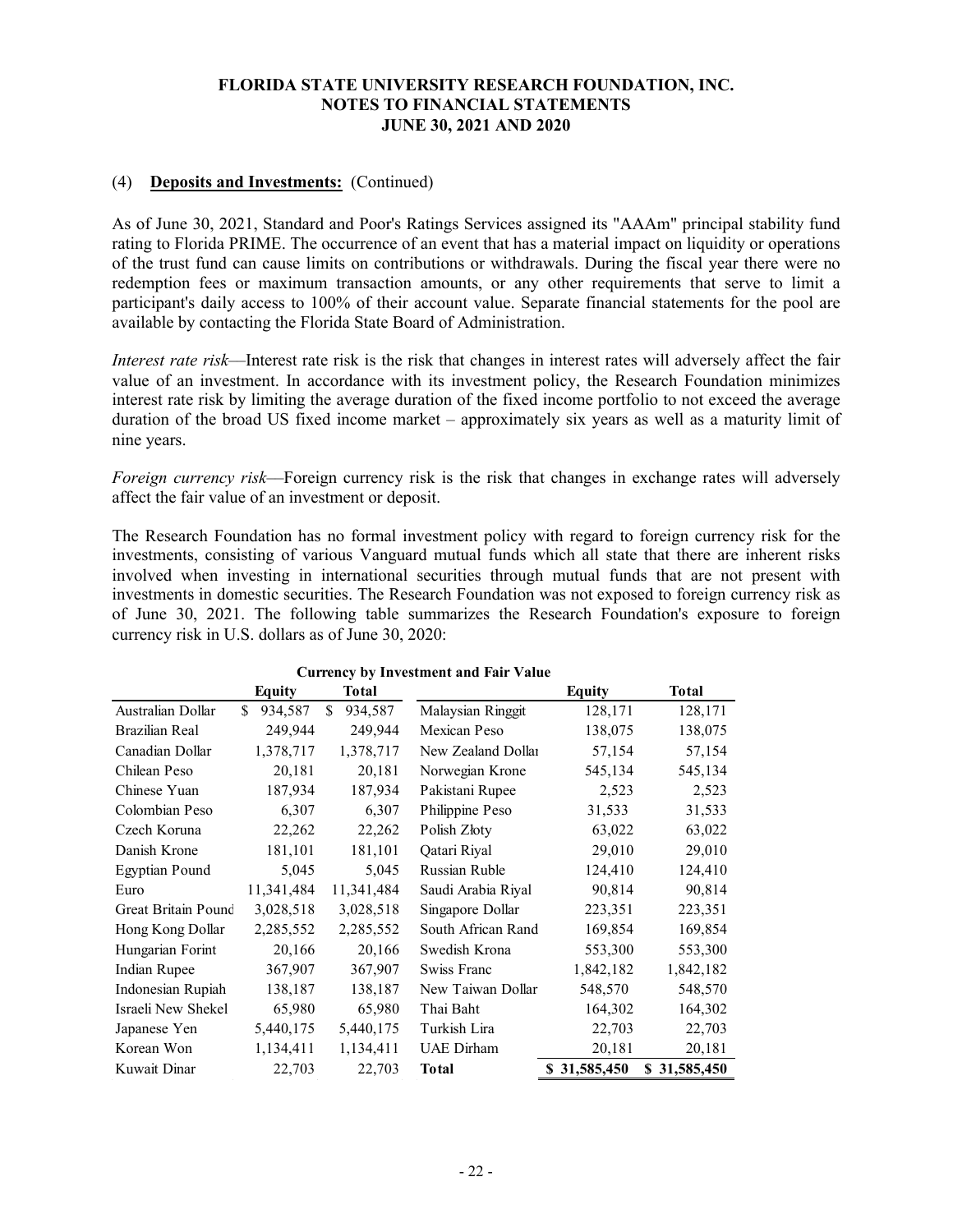## (5) **License Fees & Royalty Receivables, Grant Receivables, and Accounts Receivable:**

License fees and royalties receivables consist of the following as of the years ended June 30:

|                                              |      | <b>June 30,</b> |  |         |
|----------------------------------------------|------|-----------------|--|---------|
|                                              | 2021 |                 |  | 2020    |
| License fees and royalties receivable, gross |      | 418,166 \$      |  | 306.741 |
| Allowance for doubtful accounts              |      | (45,000)        |  | -       |
| License fees and royalties receivable, net   |      | 373,166 \$      |  | 306,741 |

Grants receivables consist of the following as of the years ended June 30:

|                                                             | <b>June 30,</b> |                                              |  |      |
|-------------------------------------------------------------|-----------------|----------------------------------------------|--|------|
|                                                             |                 | 2021                                         |  | 2020 |
| Grants receivable, gross<br>Allowance for doubtful accounts |                 | $\frac{1}{2}$ , 2, 113, 932 \, 5 1, 145, 682 |  |      |
| Grants receivable, net                                      |                 | 2,113,932 \$ 1,145,682                       |  |      |

Accounts receivable – other consists of the following as of the years ended June 30:

|                                                       |              | <b>June 30,</b> |            |
|-------------------------------------------------------|--------------|-----------------|------------|
|                                                       | 2021         |                 | 2020       |
| Due from Florida State University, gross              | <sup>S</sup> | 135,469         | 10,275     |
| Patent & license cost reimbursement receivable, gross |              | 304,040         | 427,027    |
| Allowance for doubtful accounts                       |              | (9,000)         | (132, 825) |
| Accounts Receivable $-$ other, net                    |              | 430,509         | 304,477    |

### (6) **Royalty Allocations Payable:**

*Inventor's royalty allocation payable* — The inventors' allocations payable is comprised of monies due to individuals responsible for the development of various patented or copyrighted research. As royalties are accrued, the Research Foundation calculates the amount due to the inventors, and records an expense and accrues a liability for this amount. Subsequent distributions are then charged against the accrued liability in the following fiscal year. As of June 30, 2021 and 2020, the inventors' allocations payable balance was \$304,696 and \$437,222, respectively.

*Departmental royalty allocation payable ––* The inventors' department allocations payable makes up the largest piece of this liability. The department or unit of which the inventor is a member receives a percentage of royalties earned. When royalties are accrued, the Research Foundation calculates the amount due to the department and records an expense and a liability. Allocations stay on deposit with the Research Foundation and departments have authority to spend down the balance on research-related items. At year end, the payable reflects amounts earned and available to the departments. As of June 30, 2021 and 2020, the inventors' department allocations payable balance was \$3,481,536 and \$2,415,099, respectively.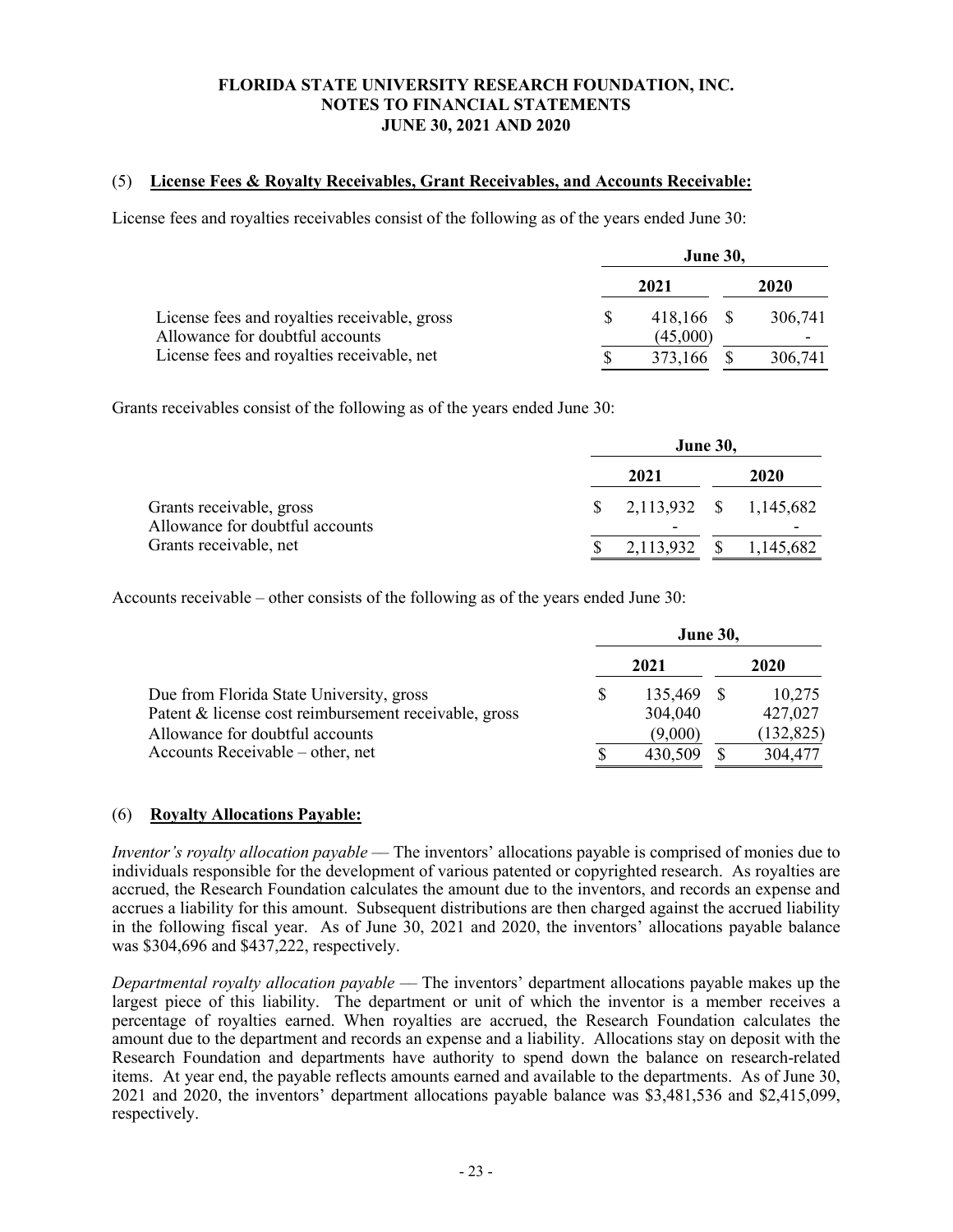## (7) **Notes Receivable:**

On May 19, 2015, the Research Foundation entered into a joint agreement with the Florida State University College of Medicine to plan and design a site for the purchase and installation of a Functional Magnetic Resonance Imaging Machine (fMRI). The Research Foundation provided a non-interest bearing loan to the College of Medicine for \$1,000,000. The College of Medicine fMRI project was completed in June 2017 and is currently in use. The loan agreement calls for annual payments of \$200,000 beginning October 1, 2017 and ending October 1, 2021. During the year 2019, an unexpended balance in the project account in the amount of \$52,633 was received and applied against the loan balance. In accordance with the loan agreement, the remaining payments have been reduced proportionately to \$182,348. As of June 30, 2021 and 2020, the note receivable balance was \$182,348 \$364,803, respectively.

On August 15, 2018, the Research Foundation provided an \$8,000,000 loan bearing interest of 3.25% to the Florida State University Board of Trustees for and on behalf of its Department of Intercollegiate Athletics (the Department) to fund the Seminole Golf Course and Club Capital Improvement Project. The promissory note calls for monthly payments of \$123,778 beginning January 15, 2019 and ending on December 15, 2024, with interest accruing from August 15, 2018 through the first payment on January 15, 2019. The Department intends to fund the repayment from pledged donations to the Seminole Golf Course and Club Capital Improvement Project. Note receivable balances as of June 30, 2021 and 2020 were \$4,914,065 and \$6,218,564, respectively.

On June 4, 2021, the Research Foundation provided an \$12,000,000 loan bearing interest of 3.25% to the Florida State University Real Estate Foundation to fund the purchase of the Champions Hall living facilities. The promissory note calls for monthly payments of \$52,225 beginning August 1, 2021 and ending on July 1, 2028, with all remaining principal and interest payments due at that time. The note receivable balance as of June 30, 2021 was \$12,000,000.

### (8) **Patent and Licensing Costs:**

Patent and licensing costs activity for the years ended June 30 are as follows:

|                                                | <b>June 30,</b> |            |  |           |  |  |
|------------------------------------------------|-----------------|------------|--|-----------|--|--|
|                                                | 2021            |            |  | 2020      |  |  |
| Patent and licensing costs, gross              | S               | 1,912,278  |  | 1,332,272 |  |  |
| Reimbursements collected and receivable, gross |                 | (719, 364) |  | (479,290) |  |  |
| Increase in allowance for doubtful accounts    |                 |            |  |           |  |  |
| Patent and licensing costs, net                |                 | 1,192,914  |  | 852,982   |  |  |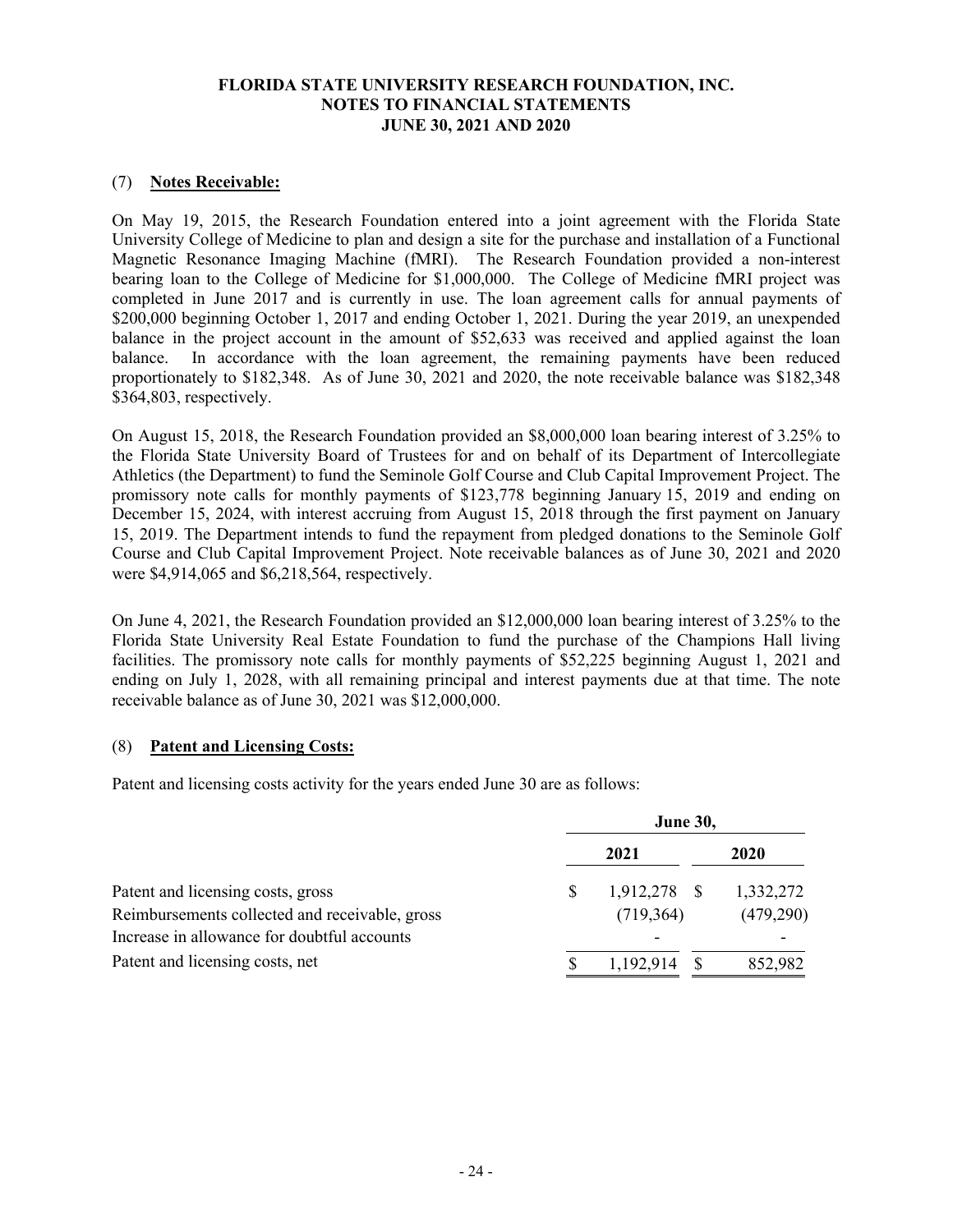#### (9) **Unearned Restricted Revenue:**

Unearned restricted revenue consists of the unexpended portions of contracts and grants that are being administered by the Research Foundation. Revenue is recognized only to the extent expenses are incurred in executing the applicable contracts and grants.

Changes in unearned restricted revenue from these contracts and grants consist of the following as of June 30,:

|                                                  | 2021        | 2020         |
|--------------------------------------------------|-------------|--------------|
| <b>Beginning balance</b>                         | 8,468,317   | 13,017,691   |
| Contracts and grants receipts                    | 9,367,268   | 8,283,063    |
| Restricted contracts and grants expenditures     | (8,351,057) | (11,641,776) |
| Administrative contracts and grants expenditures | (1,166,863) | (1,190,661)  |
| <b>Ending balance</b>                            | 8,317,665   | 8,468,317    |

### (10) **Lease Payments in Advance:**

#### Materials Research Building (MRB)

The Research Foundation entered into an agreement with the University to construct the Materials Research Building. The costs of construction were to be funded primarily by the University and supplemented with additional funds by the Research Foundation. The construction of the building was substantially complete in December 2008. Costs expended by the Research Foundation net of University reimbursements were \$2,059,067. The Research Foundation entered into a lease agreement with the University to manage the building. The lease agreement between the University and the Research Foundation does not meet the criteria for a capital lease; therefore, the Research Foundation has classified the payments as a Lease Payment in Advance. The payment in advance will be amortized over the life of the lease, which runs through June 30, 2040, using the straight-line method.

#### Aero-Propulsion, Mechatronics, and Energy (AME) Building

During fiscal year 2008, the Research Foundation entered into an agreement with the University to construct the AME Building. The costs of construction were to be funded primarily by the University and supplemented with additional funds by the Research Foundation. The construction of the building began in fiscal year 2009 and was substantially complete in December 2011. Costs expended by the Research Foundation net of University reimbursements were \$674,232. The Research Foundation entered into a lease agreement with the University to manage the building. The lease agreement between the University and Research Foundation does not meet the criteria for a capital lease; therefore, the Research Foundation has classified the payments as a Lease Payment in Advance. The payment in advance will be amortized over the life of the lease, which runs through June 30, 2043, using the straight-line method.

Amounts related to lease payments in advance are summarized below:

|                                 | <b>June 30, 2021</b> |                                                         |  |         |  |           |  | <b>June 30, 2020</b> |         |           |
|---------------------------------|----------------------|---------------------------------------------------------|--|---------|--|-----------|--|----------------------|---------|-----------|
|                                 |                      | MRB                                                     |  | AME.    |  | l otal    |  | MRB                  | AME     | Fotal     |
| Original cost                   |                      | $\frac{1}{2}$ , 2,059,067 \, \$ 674,232 \, \$ 2,733,299 |  |         |  |           |  | \$2.059,067          | 674.232 | 2.733.299 |
| Accumulated amortization        |                      | 810.134                                                 |  | 199.610 |  | .009.744  |  | 744.400              | 178.385 | 922,785   |
| Net lease payment in advance \$ |                      | 1,248,933                                               |  | 474,622 |  | 1.723.555 |  | 1.314.667            | 495.847 | 1.810.514 |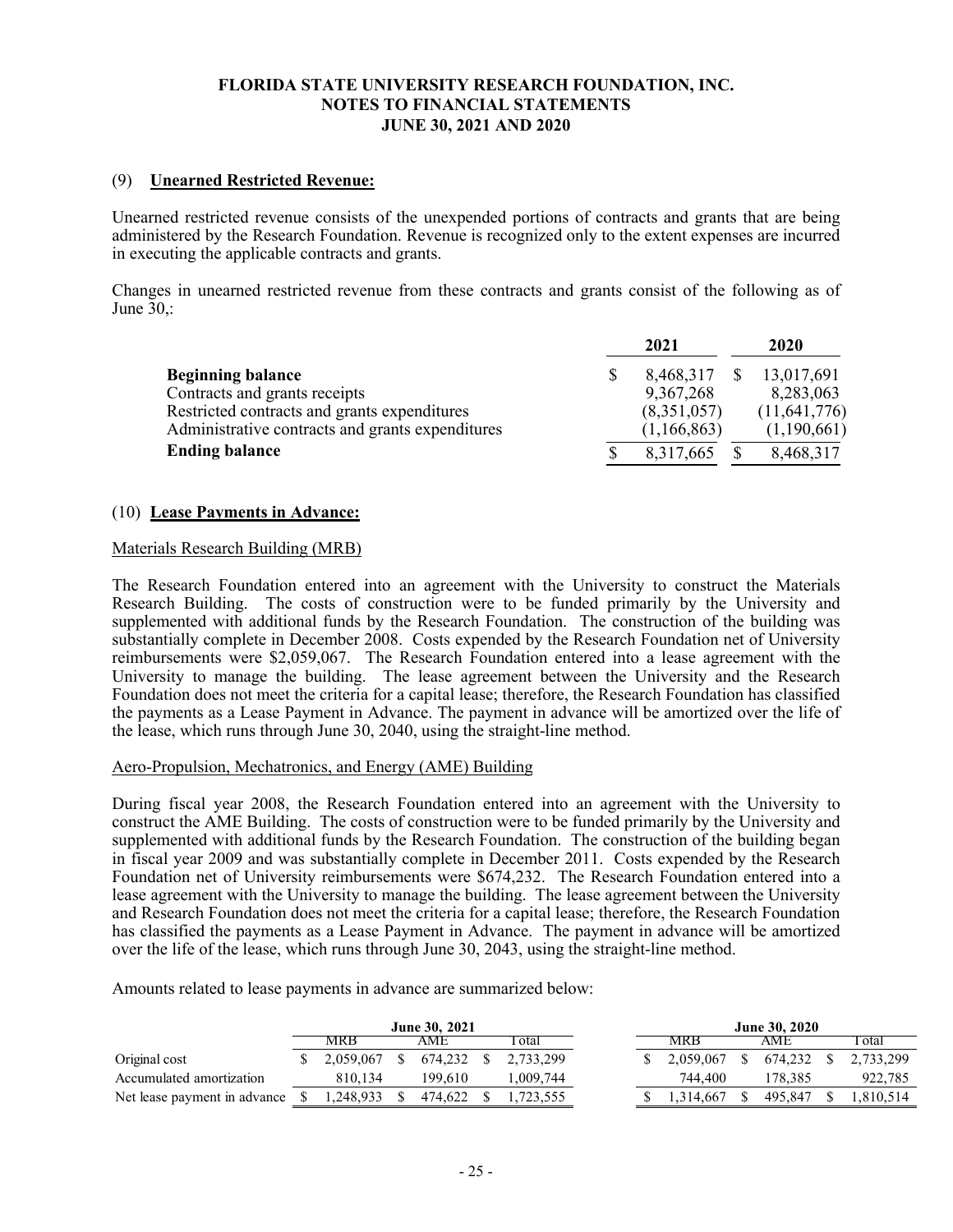## (11) **Capital Assets:**

#### *Land and land improvements:*

During fiscal year 2015, Chieftan, Inc., purchased land with a building referred to as the Chieftan Green Apartment Complex (Complex) with the intention to demolish the facility and build a research building in the future after renting out the facility for a few years. During fiscal year 2016, ownership of the Complex was transferred from Chieftan, Inc., to the Research Foundation. The Complex was demolished once the leases ended July 31, 2018, and a parking lot was constructed for temporary use. The temporary parking lot is managed by Florida State University Parking and Transportation and will provide revenue to the Research Foundation. The long-term purpose of the property continues to be the building of a biomedical facility on the property. As of June 30, 2021 and June 30, 2020 the Research Foundation has \$1,467,000 recorded as land and land improvements related to the Chieftain property.

In August 2018, the Research Foundation purchased property adjacent to the Chieftan Green Apartment Complex, known as Conradi, to provide additional land for the future biomedical facility. During the 2020 fiscal year, the Research Foundation demolished the existing building and expanded the temporary parking lot from the Chieftan Green Apartment Complex property. As of June 30, 2021 and June 30, 2020, the Research Foundation had \$366,820 recorded as land and land improvements related to the Conradi property.

At June 30, 2021 and June 30, 2020, land consists of the Complex land and a donated property related to the gift annuity program as described in Note (13).

#### *Capital leases:*

The Research Foundation operates all or portions of seven buildings as a lessor. Building A and Building B have their construction costs capitalized in these financial statements as capital leases. The Research Foundation has guaranteed bonds associated with the construction of each of these buildings as described in the following section. Under the agreements, the Research Foundation receives rents, pays part of the operating costs, and is responsible for making the debt service payments on the related bonds. Construction costs for each of these buildings were funded from bond proceeds and the discounted present value of the debt payments were recorded as obligations under capital lease liabilities.

After the FSU Foundation vacated space in August 2018, the Research Foundation in conjunction with the Florida State University Vice President of Research Office began renovations to the third floor of Building B to meet the needs of the incoming research tenants. The renovations for Building B, third floor, were completed in June 2019 at a cost of \$667,000. As of June 30, 2019, the renovated space was fully occupied.

In June 2019, renovations began on the second floor of Building B and specified space on the third floor of Building A. These renovations were completed in August 2019 at a cost of \$818,000. The renovation costs for both buildings are reported as property under capital lease and will be amortized over the remaining life of the lease as of the date construction was completed.

#### *Other:*

The Research Foundations capital assets also consist of various other assets meeting the criteria for capitalization such as software and equipment. A comprehensive summary of capital asset activity for the year is presented below: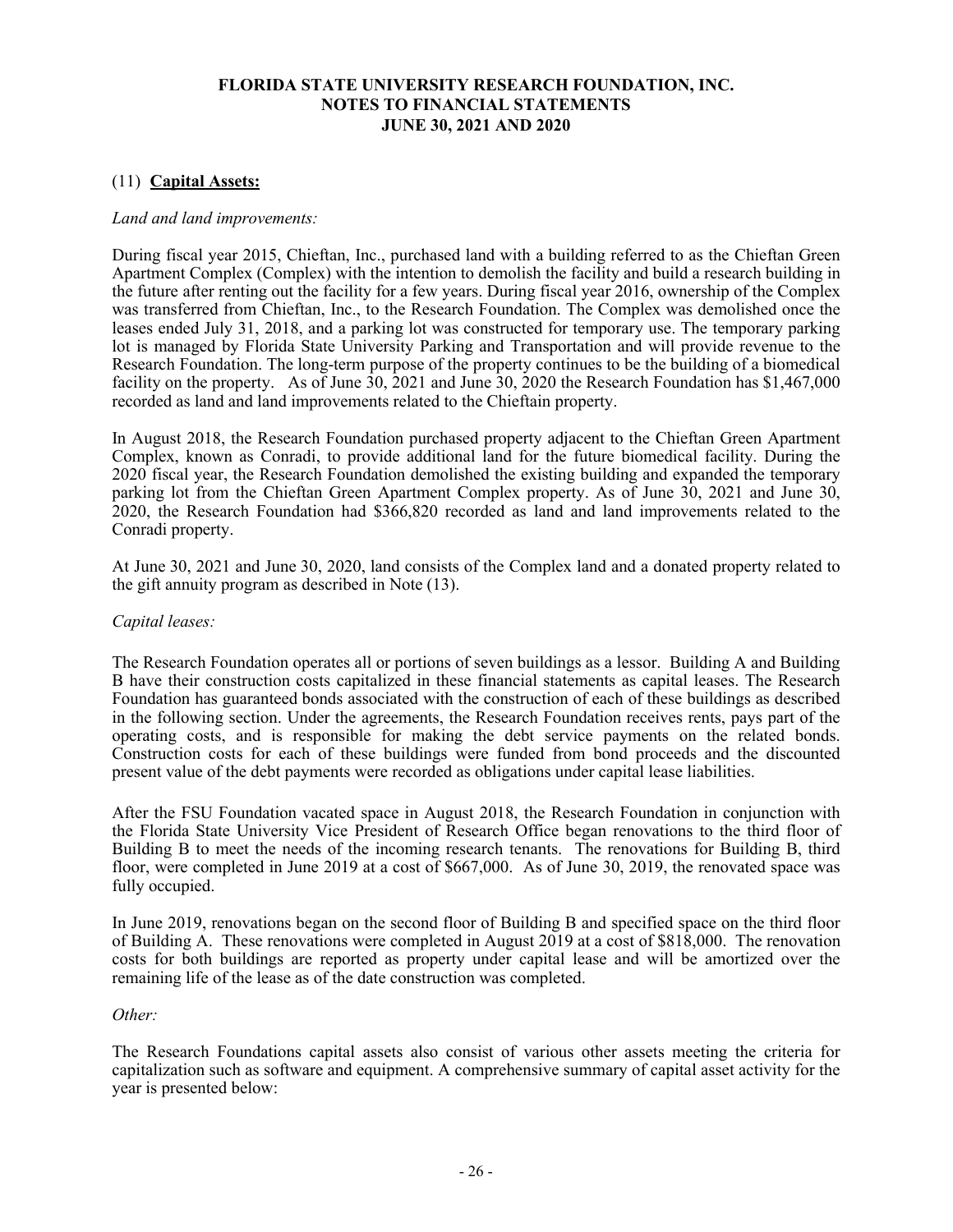# (11) **Capital Assets:** (Continued)

|                                                  | <b>Balance</b><br>June 30, 2020 |    | Increases   |      | Decreases  | <b>Balance</b><br>June 30, 2021 |                |  |
|--------------------------------------------------|---------------------------------|----|-------------|------|------------|---------------------------------|----------------|--|
|                                                  |                                 |    |             |      |            |                                 |                |  |
| Capital Assets, Not Being Depreciated:<br>Land   | \$<br>2,618,820                 | \$ |             | \$   |            | \$                              | 2,618,820      |  |
| <b>Construction</b> in Progress                  |                                 |    |             |      |            |                                 |                |  |
|                                                  |                                 |    |             |      |            |                                 |                |  |
| <b>Total Capital Assets Not Being Depreciate</b> | 2,618,820                       |    |             |      |            |                                 | 2,618,820      |  |
| Capital Assets Being Depreciated:                |                                 |    |             |      |            |                                 |                |  |
| Property under capital lease                     | 27,150,623                      |    | 131,321     |      |            |                                 | 27,281,944     |  |
| Equipment                                        | 123,907                         |    |             |      |            |                                 | 123,907        |  |
| Computer software                                | 79,658                          |    |             |      |            |                                 | 79,658         |  |
| <b>Total Capital Assets Being Depreciated</b>    | 27,354,188                      |    | 131,321     |      |            |                                 | 27,485,509     |  |
| Less Accumulated Depreciation For:               |                                 |    |             |      |            |                                 |                |  |
| Property under capital lease                     | (14,665,574)                    |    | (1,016,407) |      |            |                                 | (15,681,981)   |  |
| Equipment                                        | (69, 434)                       |    | (14, 599)   |      |            |                                 | (84,033)       |  |
| Computer software                                | (79, 658)                       |    |             |      |            |                                 | (79, 658)      |  |
| <b>Total Accumulated Depreciation</b>            | (14,814,666)                    |    | (1,031,006) |      |            |                                 | (15, 845, 672) |  |
| Total Capital Assets, Net of Depreciation        | 12,539,522                      |    | (899, 685)  |      |            |                                 | 11,639,837     |  |
| <b>Capital Assets, Net</b>                       | \$<br>15,158,342                | S  | (899, 685)  | $\$$ |            | S                               | 14,258,657     |  |
|                                                  |                                 |    |             |      |            |                                 |                |  |
|                                                  | <b>Balance</b>                  |    |             |      |            |                                 | <b>Balance</b> |  |
|                                                  | June 30, 2019                   |    | Increases   |      | Decreases  |                                 | June 30, 2020  |  |
|                                                  |                                 |    |             |      |            |                                 |                |  |
| Capital Assets, Not Being Depreciated:           |                                 |    |             |      |            |                                 |                |  |
| Land                                             | \$<br>2,585,317                 | \$ | 33,503      | \$   |            | S                               | 2,618,820      |  |
| <b>Construction</b> in Progress                  | 175,451                         |    |             |      | (175, 451) |                                 |                |  |
| <b>Total Capital Assets Not Being Depreciate</b> | 2,760,768                       |    | 33,503      |      | (175, 451) |                                 | 2,618,820      |  |
|                                                  |                                 |    |             |      |            |                                 |                |  |
| Capital Assets Being Depreciated:                |                                 |    |             |      |            |                                 |                |  |
| Property under capital lease                     | 26,331,266                      |    | 819,357     |      |            |                                 | 27,150,623     |  |
| Equipment                                        | 123,907                         |    |             |      |            |                                 | 123,907        |  |
| Computer software                                | 79,658                          |    |             |      |            |                                 | 79,658         |  |
| <b>Total Capital Assets Being Depreciated</b>    | 26,534,831                      |    | 819,357     |      |            |                                 | 27,354,188     |  |
| Less Accumulated Depreciation For:               |                                 |    |             |      |            |                                 |                |  |
| Property under capital lease                     | (13,657,029)                    |    | (1,008,545) |      |            |                                 | (14, 665, 574) |  |
| Equipment                                        | (54, 835)                       |    | (14,599)    |      |            |                                 | (69, 434)      |  |
| Computer software                                | (79,658)                        |    |             |      |            |                                 | (79, 658)      |  |
| <b>Total Accumulated Depreciation</b>            | (13,791,522)                    |    | (1,023,144) |      |            |                                 | (14,814,666)   |  |
| Total Capital Assets, Net of Depreciation        | 12,743,309                      |    | (203, 787)  |      |            |                                 | 12,539,522     |  |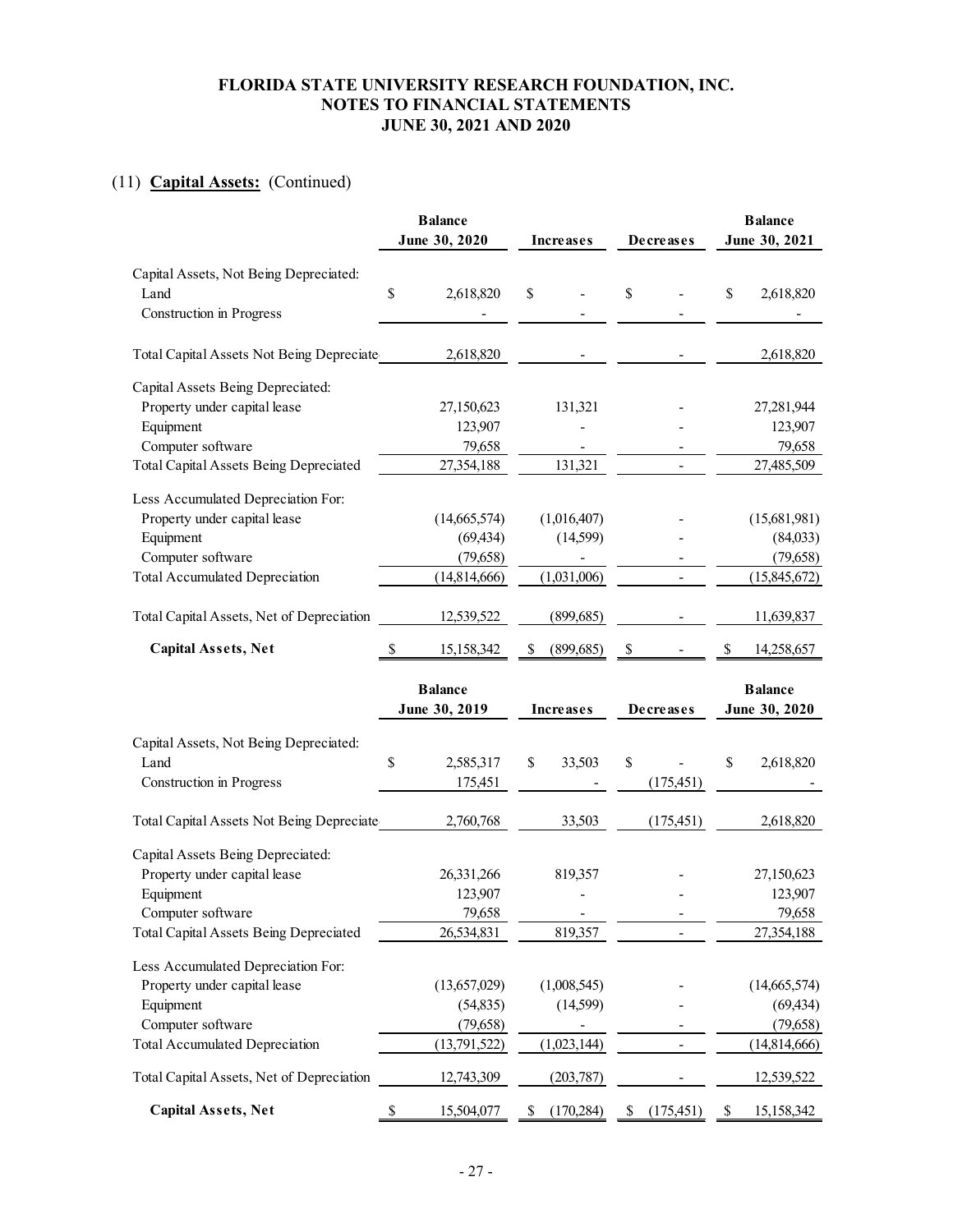## (12) **Property Leased to Others**

In addition to the leases described in Notes (10) and (11), the buildings at 3000 Commonwealth and 3200 Commonwealth are owned by the University and either fully or partially managed/leased by the Research Foundation.

During the years ended June 30, 2021 and 2020, the Research Foundation recognized rental income from the properties described above in the amounts of \$3,183,042 and \$3,165,465, respectively.

The following is a schedule of future rentals under non-cancellable leases as of June 30, 2021. Leases have an annual non-cancellable term and are renewed annually unless tenant notifies the Research Foundation in advance of the renewal date. The amounts reflected below may differ from actual future rental income due to new leases entered into, the expiration of existing leases, or the recognition of rental income resulting from escalators, if any:

| <b>Year Ending</b><br><b>June 30,</b> | <b>Rental Income</b> |  |  |  |
|---------------------------------------|----------------------|--|--|--|
| 2022                                  | \$<br>3,188,604      |  |  |  |
| 2023                                  | 458,108              |  |  |  |
| 2024                                  | 254,290              |  |  |  |
| 2025                                  | 50,774               |  |  |  |
| 2026                                  | 27,055               |  |  |  |
| Total                                 | \$<br>3,978,831      |  |  |  |

## (13) **Long Term Liabilities**

*Obligations under Capital Leases – Guaranty Agreements*

Prior to 2013, the Research Foundation entered into a guaranty agreement for the issuance of Florida Board of Education Series 2001 Revenue Bonds, the proceeds of which were used to construct research and development facilities (Buildings A and B) for the benefit of the University. On January 4, 2013, the Research Foundation entered into a guaranty agreement for the issuance of \$11,920,000 of Series 2012 Revenue Refunding Bonds by the Florida Board of Governors. The proceeds, together with \$5 million of available funds from the Research Foundation, were used to refund all of the outstanding Florida Board of Education Series 2001 Revenue Bonds, and to pay costs of issuance. All rents are collected by the Research Foundation and debt service payments are secured and paid from pledged lease payments received by the Research Foundation from the occupants of the Research Foundation buildings. The bonds bear interest ranging from 3.00% to 4.00%. The refunding resulted in a reduction in future minimum lease payments of \$11,053,435 over the next nineteen years and obtained a present value savings of \$3,792,528.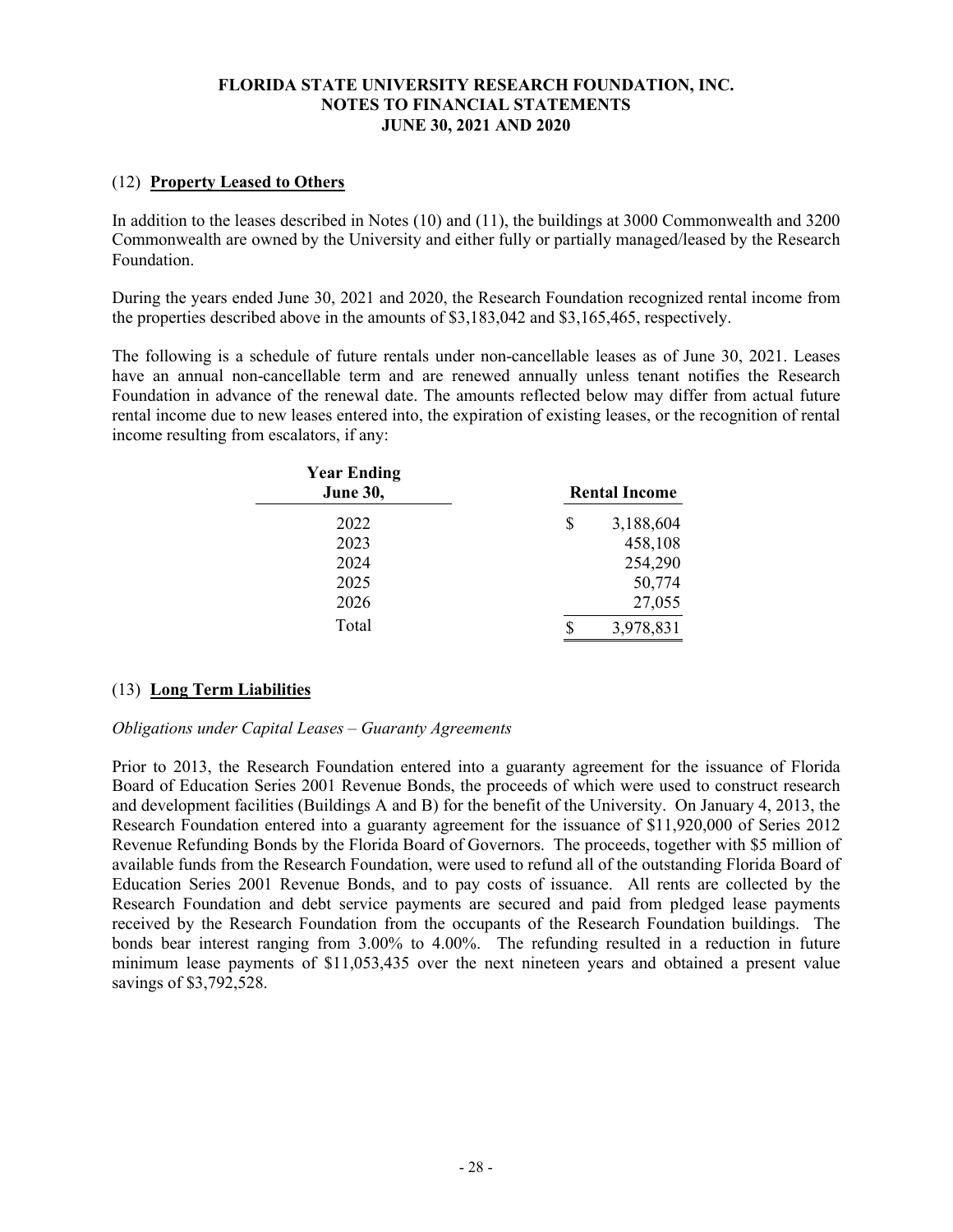## (13) **Long Term Liabilities** (Continued)

#### *Gift Annuity Program*

In July of 2002, the Research Foundation accepted a donation of land with an appraised value at the time of donation of \$785,000. As a condition of the donation, the Research Foundation entered into a charitable gift annuity agreement with the donor. Required payments under the annuity agreement are \$67,510 per year, payable in equal quarterly payments beginning September 30, 2002. At June 30, 2021 and 2020, the annuity payable is recorded at its present value of \$179,537 and \$192,993, respectively. A discount rate of 2.25% is used. The annuity obligation is adjusted at the end of each year based on life expectancy tables.

Florida Statutes require that qualified organizations that enter into annuity agreements with a donor must maintain admitted assets at least equal to the sum of the reserves on its outstanding annuity agreements. In addition, the organization must maintain a surplus of 25% of such reserves. To comply with these Statutes, it is management's intention to maintain assets equal to the required reserve until the annuity obligation is satisfied.

The table below summarizes long term liabilities for the years ended June 30, 2021 and June 30, 2020:

|                                                    |   | June 30, 2020        |   | <b>Additions</b> |   | <b>Deletions</b>  |   | June 30, 2021        |    | Due Within<br><b>One Year</b>        |
|----------------------------------------------------|---|----------------------|---|------------------|---|-------------------|---|----------------------|----|--------------------------------------|
| Obligations under capital leases, net              | Φ | 8,654,006            | S | -                |   | 660,819           | ъ | 7,993,187            | D  | 620,000                              |
| Annuity obligations<br>Total long-term liabilities |   | 192,993<br>8,846,999 |   | -                |   | 13,456<br>674,275 |   | 179,537<br>8,172,724 |    | 620,000                              |
|                                                    |   | June 30, 2019        |   | <b>Additions</b> |   | <b>Deletions</b>  |   | June 30, 2020        |    | <b>Due Within</b><br><b>One Year</b> |
| Obligations under capital leases, net              | J | 9,294,825            | S | -                | Æ | 640,819           | S | 8,654,006            | \$ | 595,000                              |
| Annuity obligations                                |   | 192,685              |   | 308              |   |                   |   | 192,993              |    |                                      |
| Total long-term liabilities                        |   | 9,487,510            |   | 308              |   | 640,819           |   | 8,846,999            |    | 595,000                              |

The table below summarizes future maturities of obligations under capital leases:

| <b>Year Ending</b> |           |           |              |
|--------------------|-----------|-----------|--------------|
| <b>June 30,</b>    | Principal | Interest  | <b>Total</b> |
| 2022               | 620,000   | 253,500   | 873,500      |
| 2023               | 640,000   | 228,700   | 868,700      |
| 2024               | 670,000   | 203,100   | 873,100      |
| 2025               | 695,000   | 176,300   | 871,300      |
| 2026               | 720,000   | 148,500   | 868,500      |
| 2027-2031          | 3,990,000 | 366,150   | 4,356,150    |
| Total              | 7,335,000 | 1,376,250 | 8,711,250    |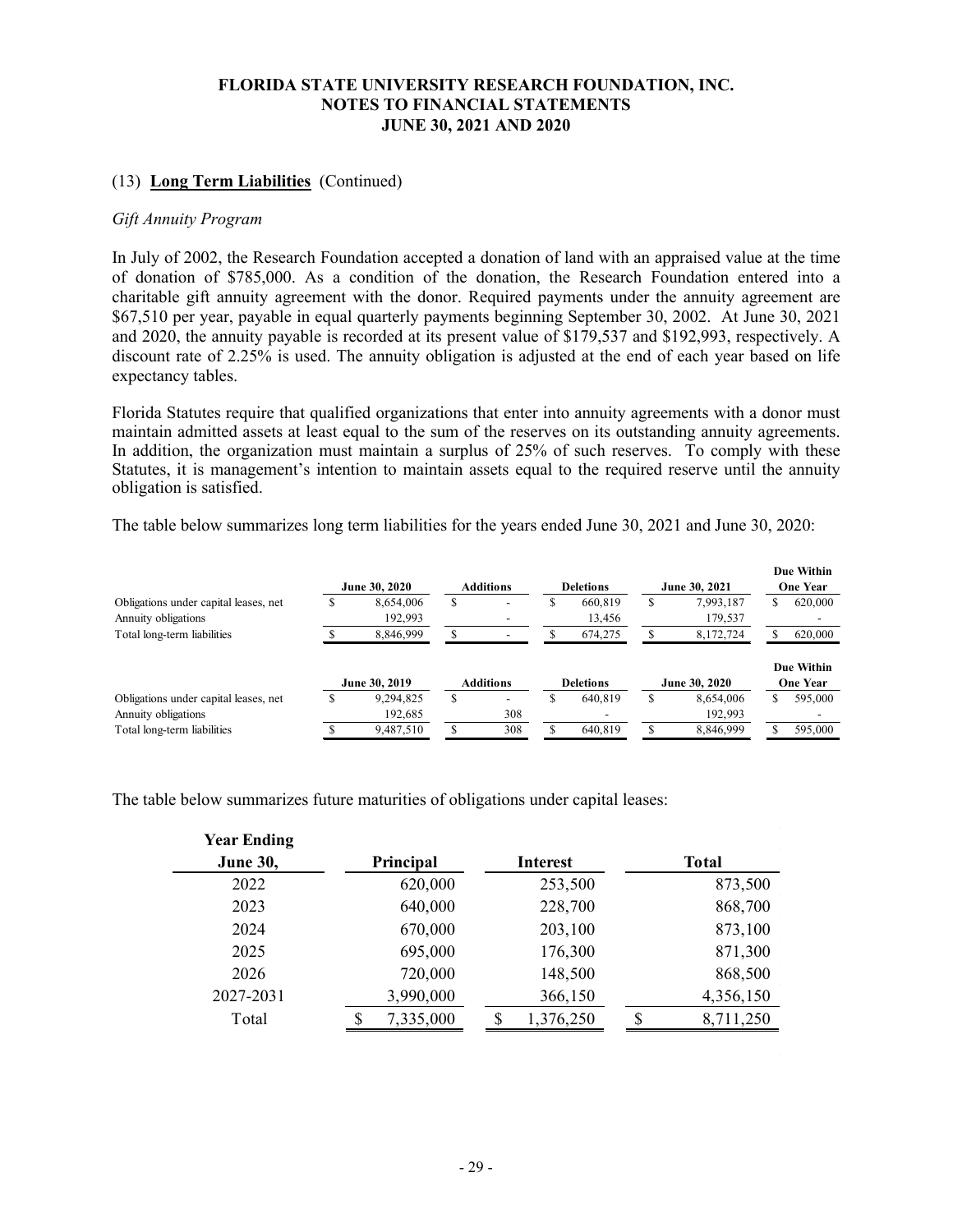## (13) **Long Term Liabilities** (Continued)

Obligations under capital lease consists of the following:

|                                       | <b>June 30, 2021</b> | <b>June 30, 2020</b> |           |  |  |
|---------------------------------------|----------------------|----------------------|-----------|--|--|
| Obligations under capital leases      | 7.335,000            |                      | 7,930,000 |  |  |
| Bond Premium                          | 658.187              |                      | 724,006   |  |  |
| Obligations under capital leases, net | 7,993,187            |                      | 8,654,006 |  |  |

### (14) **Commitments:**

The Florida State University Research Foundation, Inc. has commenced construction on the Interdisciplinary Research and Commercialization Building (IRCB). Future monetary commitments from the Research Foundation to the construction of the IRCB building are expected to be approximately \$36.4 million.

### (15) **Designated Unrestricted Net Position:**

Designated unrestricted net position balances are reserved by the Board for special use. The Board may rescind its action at any time. Since these designations are not the result of donor-imposed or contractual restrictions, they are reflected as a component of unrestricted net position in the Statement of Net Position. The Research Foundation's Board has designated portions of the unrestricted net position for the following purposes:

| As of June 30                                            |   | 2021        |    | 2020        |
|----------------------------------------------------------|---|-------------|----|-------------|
| <b>Designated</b>                                        |   |             |    |             |
| Building Maintenance & Equipment Reserve                 | S | 2,774,783   | -S | 2,373,644   |
| Building Vacancy & Renovation Reserve                    |   | 2,095,177   |    | 2,157,255   |
| <b>Building Debt Guaranty Reserve</b>                    |   | 905,413     |    | 863,413     |
| Inter-disciplinary Research & Commercialization Building |   | 509,903     |    | 509,903     |
| <b>Research Enhancement</b>                              |   | 3,522,076   |    | 3,691,488   |
| <b>GAP</b> Program                                       |   | 427,718     |    | 441,974     |
| <b>Total Designated</b>                                  |   | 10,235,070  |    | 10,037,677  |
| <b>Total Non-Designated</b>                              |   | 165,741,757 |    | 136,492,408 |
| <b>Total Unrestricted Net Position</b>                   |   | 175,976,827 |    | 146,530,085 |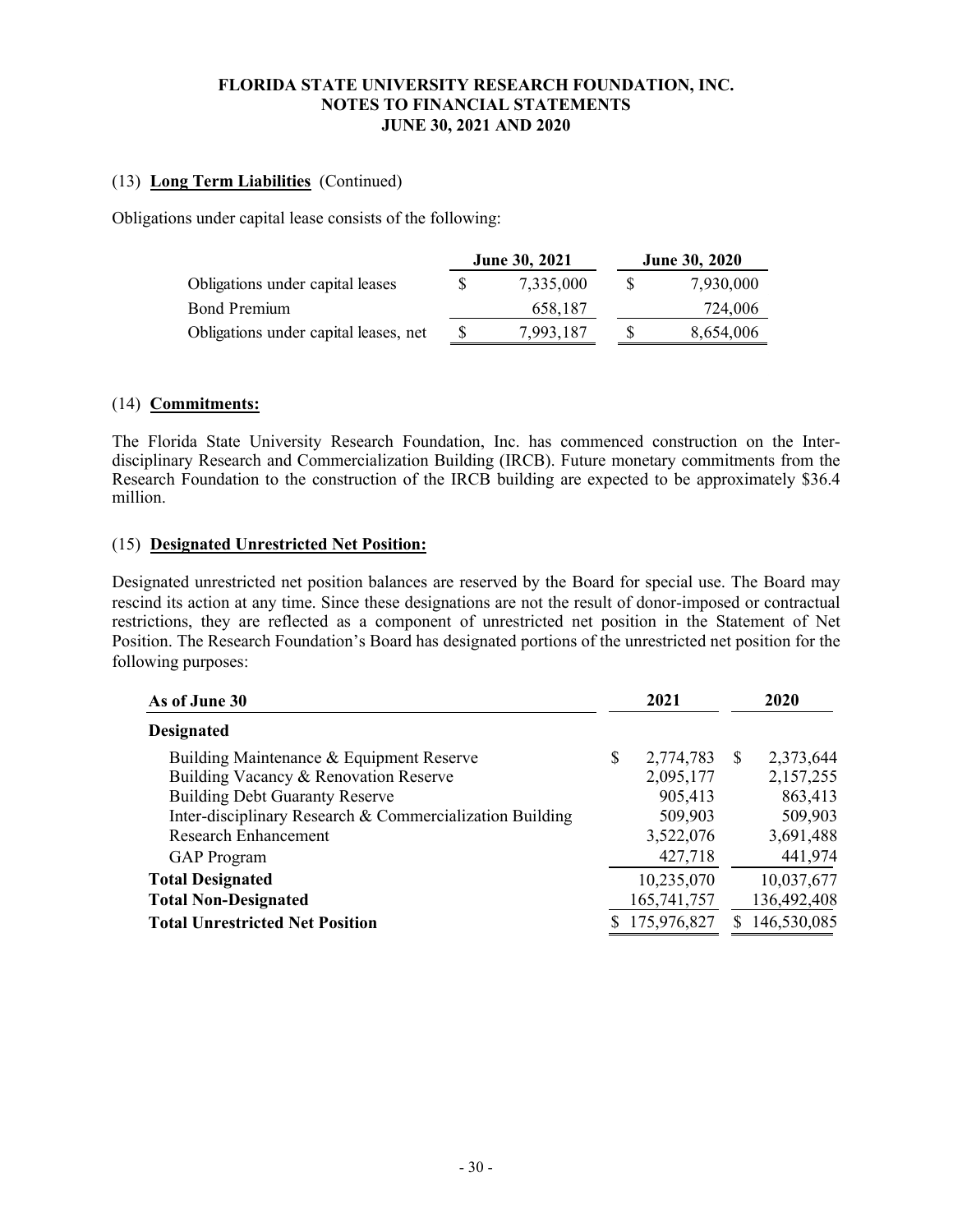

### **INDEPENDENT AUDITORS' REPORT ON INTERNAL CONTROL OVER FINANCIAL REPORTING AND ON COMPLIANCE AND OTHER MATTERS BASED ON AN AUDIT OF FINANCIAL STATEMENTS PERFORMED IN ACCORDANCE WITH** *GOVERNMENT AUDITING STANDARDS*

The Board of Directors Florida State University Research Foundation, Inc. Tallahassee, Florida:

We have audited, in accordance with the auditing standards generally accepted in the United States of America and standards applicable to financial audits contained in *Government Auditing Standards* issued by the Comptroller General of the United States, the financial statements of the business-type activities of the Florida State University Research Foundation, Inc. (the Research Foundation), as of and for the year ended June 30, 2021, and the related notes to the financial statements, which collectively comprise the Research Foundation's basic financial statements, and have issued our report thereon dated September 23, 2021.

#### *Internal Control Over Financial Reporting*

In planning and performing our audit of the financial statements, we considered the Research Foundation's internal control over financial reporting (internal control) as a basis for designing the audit procedures that are appropriate in the circumstances for the purpose of expressing our opinion on the financial statements, but not for the purpose of expressing an opinion on the effectiveness of the Research Foundation's internal control over financial reporting. Accordingly, we do not express an opinion on the effectiveness of the Research Foundation's internal control.

A *deficiency in internal control* exists when the design or operation of a control does not allow management or employees in the normal course of performing their assigned functions, to prevent, or detect and correct misstatements on a timely basis. A *material weakness* is a deficiency, or a combination of deficiencies, in internal control, such that there is a reasonable possibility that a material misstatement of the entity's financial statements will not be prevented, or detected and corrected on a timely basis. A *significant deficiency* is a deficiency, or a combination of deficiencies, in internal control that is less severe than a material weakness, yet important enough to merit attention by those charged with governance.

Our consideration of internal control over financial reporting was for the limited purpose described in the first paragraph of this section and was not designed to identify all deficiencies in internal control over financial reporting that might be material weaknesses or significant deficiencies. Given these limitations, during our audit we did not identify any deficiencies in internal control over financial reporting that we consider to be material weaknesses. However, material weaknesses may exist that have not been identified.

121 Executive Circle 133 East Indiana Avenue Daytona Beach, FL 32114-1180 DeLand, FL 32724-4329 Telephone: 386-257-4100 Telephone: 386-738-3300

5931 NW 1st Place Gainesville, FL 32607-2063 Telephone: 352-378-1331

2477 Tim Gamble Place, Suite 200 Tallahassee, FL 32308-4386 Telephone: 850-386-6184

Website: www.jmco.com | Email: info@jmco.com | Member of AGN International with offices in principal cities worldwide